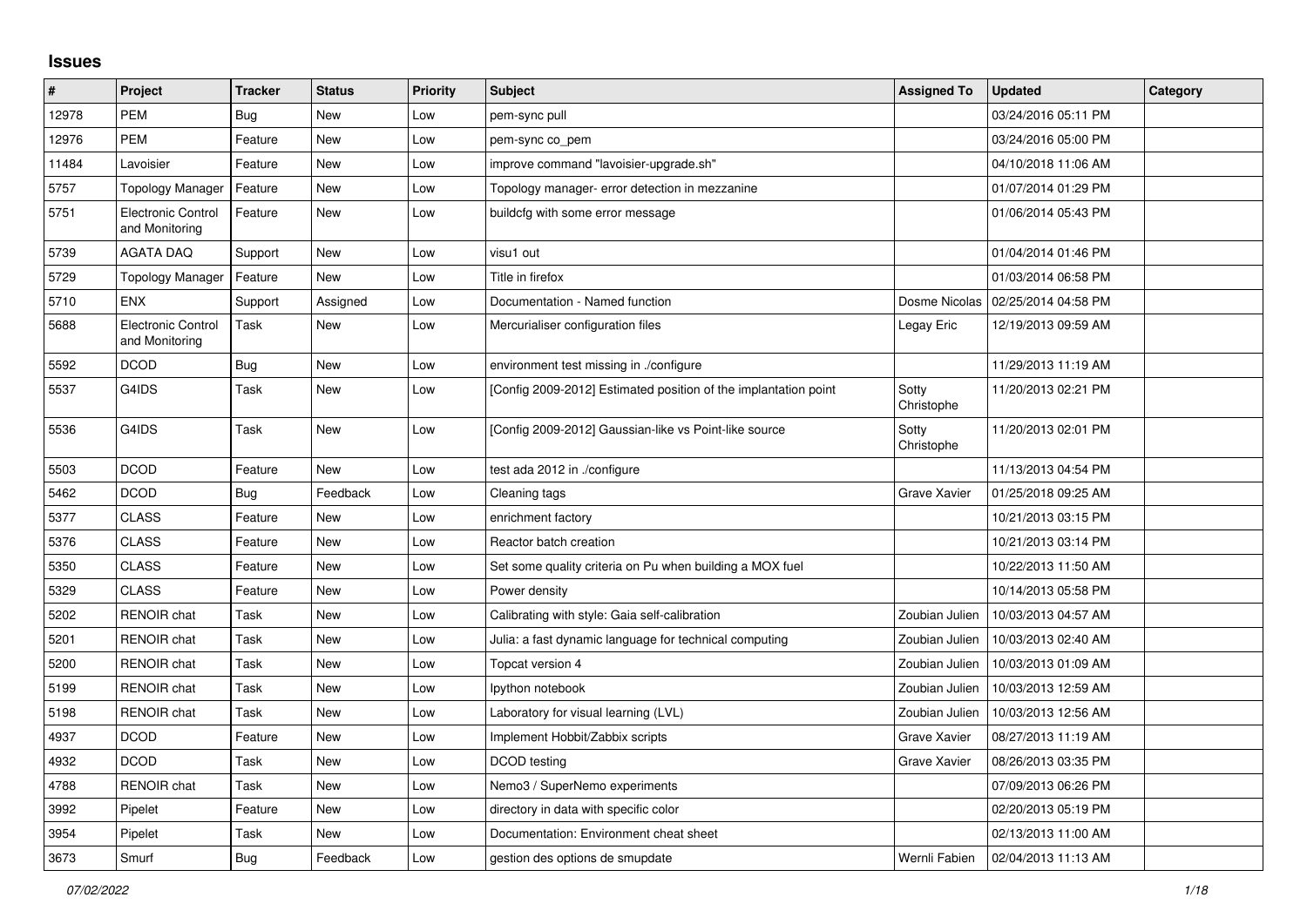| #    | Project                            | <b>Tracker</b> | <b>Status</b> | <b>Priority</b> | Subject                                                        | <b>Assigned To</b>  | <b>Updated</b>                       | Category |
|------|------------------------------------|----------------|---------------|-----------------|----------------------------------------------------------------|---------------------|--------------------------------------|----------|
| 3043 | APCScheduler                       | Feature        | New           | Low             | option submit                                                  | Colley<br>Jean-Marc | 03/10/2016 12:43 PM                  |          |
| 3022 | AGATA DAQ                          | Feature        | New           | Low             | [ELOG] change the "From"                                       |                     | 07/26/2012 10:18 AM                  |          |
| 2373 | LC <sub>2</sub>                    | Bug            | Assigned      | Low             | Test of responsivity                                           | Lafage Vincent      | 12/20/2011 03:50 PM                  |          |
| 2118 | LC <sub>2</sub>                    | Feature        | New           | Low             | Prepare the Command Line Interface of validator to parse rdRam | Lafage Vincent      | 10/20/2011 04:20 PM                  |          |
| 2112 | LC <sub>2</sub>                    | Feature        | New           | Low             | Rorc lib                                                       |                     | 04/08/2013 06:11 PM                  |          |
| 2109 | <b>LPC Service</b><br>Informatique | Support        | New           | Low             | imprimantes                                                    | Jammes<br>Fabrice   | 10/19/2011 10:12 AM                  |          |
| 2076 | LC <sub>2</sub>                    | Feature        | New           | Low             | Finer grained report for boot Crocus script                    |                     | 10/11/2011 02:18 PM                  |          |
| 1566 | Pipelet                            | <b>Bug</b>     | New           | Low             | Bug daemon cherrypy on Macintosh                               |                     | 05/10/2011 12:14 PM                  |          |
| 1336 | Pipelet                            | Task           | New           | Low             | Add comments in multiplex                                      |                     | 02/24/2011 10:17 AM                  |          |
| 1258 | LC <sub>2</sub>                    | Support        | Assigned      | Low             | Better report of mute FRT                                      | Lafage Vincent      | 09/18/2012 06:15 PM                  |          |
| 1255 | LC <sub>2</sub>                    | Feature        | Assigned      | Low             | Provide proper Shared-Object name to libraries                 |                     | Lafage Vincent   01/17/2011 01:39 PM |          |
| 1254 | LC <sub>2</sub>                    | Feature        | Assigned      | Low             | Add Tooltip for the three LC2 modes                            |                     | Lafage Vincent   01/17/2011 01:34 PM |          |
| 1253 | LC <sub>2</sub>                    | <b>Bug</b>     | Assigned      | Low             | use / harden checks of getline                                 |                     | Lafage Vincent   01/17/2011 01:32 PM |          |
| 1252 | LC <sub>2</sub>                    | <b>Bug</b>     | Assigned      | Low             | What is the proper Parsing Algorithm?                          |                     | Lafage Vincent   01/17/2011 11:34 AM |          |
| 1235 | LC <sub>2</sub>                    | <b>Bug</b>     | Assigned      | Low             | shared-lib-calls-exit                                          |                     | Lafage Vincent   01/13/2011 12:16 AM |          |
| 1232 | LC <sub>2</sub>                    | Feature        | Assigned      | Low             | Include parseCrocusVersion in the Crocus Thread                |                     | Lafage Vincent   01/12/2011 12:18 AM |          |
| 1231 | LC <sub>2</sub>                    | Feature        | Assigned      | Low             | Include boot in the Crocus Thread                              |                     | Lafage Vincent   01/12/2011 12:16 AM |          |
| 959  | SphereLib                          | Feature        | New           | Low             | intégrer ginp                                                  |                     | 10/06/2010 11:30 AM                  |          |
| 938  | SphereLib                          | <b>Bug</b>     | New           | Low             | Construction icosahedron                                       |                     | 09/29/2010 11:32 AM                  |          |
| 890  | SphereLib                          | Feature        | New           | Low             | spline with order $!=$ 3                                       |                     | 09/06/2010 03:08 PM                  |          |
| 748  | Pipelet                            | Feature        | <b>New</b>    | Low             | Git and CVS repositories                                       | Le Jeune<br>Maude   | 03/11/2011 11:41 AM                  |          |
| 631  | ftsmonitor                         | Feature        | New           | Low             | History of a DN access                                         |                     | 10/22/2010 10:10 AM                  |          |
| 500  | TRegS                              | Feature        | New           | Low             | Injecter les information d'opération vers COLLOS               |                     | 03/24/2015 04:29 PM                  |          |
| 425  | TReqS                              | Feature        | New           | Low             | Durée de vie des métadata                                      |                     | 03/24/2015 04:30 PM                  |          |
| 202  | Smurf                              | Feature        | New           | Low             | Smurf::DB::Getopt add fping to smelect                         |                     | 10/21/2009 04:46 PM                  |          |
| 187  | <b>RIsngCons</b>                   | Feature        | New           | Low             | Abort limit/delete/ack                                         | <b>Puel Mattieu</b> | 10/07/2009 01:08 PM                  |          |
| 93   | RIsngCons                          | Feature        | New           | Low             | Touche pour forcer le renouvellement de cache                  |                     | 03/31/2009 10:16 AM                  |          |
| 87   | RIsngCons                          | Feature        | New           | Low             | Limiter la taille du cache                                     |                     | 03/30/2009 03:32 PM                  |          |
| 86   | RIsngCons                          | Feature        | New           | Low             | Tris dynamiques                                                |                     | 03/30/2009 03:31 PM                  |          |
| 6864 | Lavoisier                          | Feature        | New           | Low             | support IP v6 in adaptor IPAddressAuthenticator                | Schwarz Lionel      | 04/15/2014 02:11 PM                  | Adaptors |
| 6687 | Lavoisier                          | Feature        | New           | Low             | develop a CronTrigger                                          |                     | 03/27/2014 04:36 PM                  | Adaptors |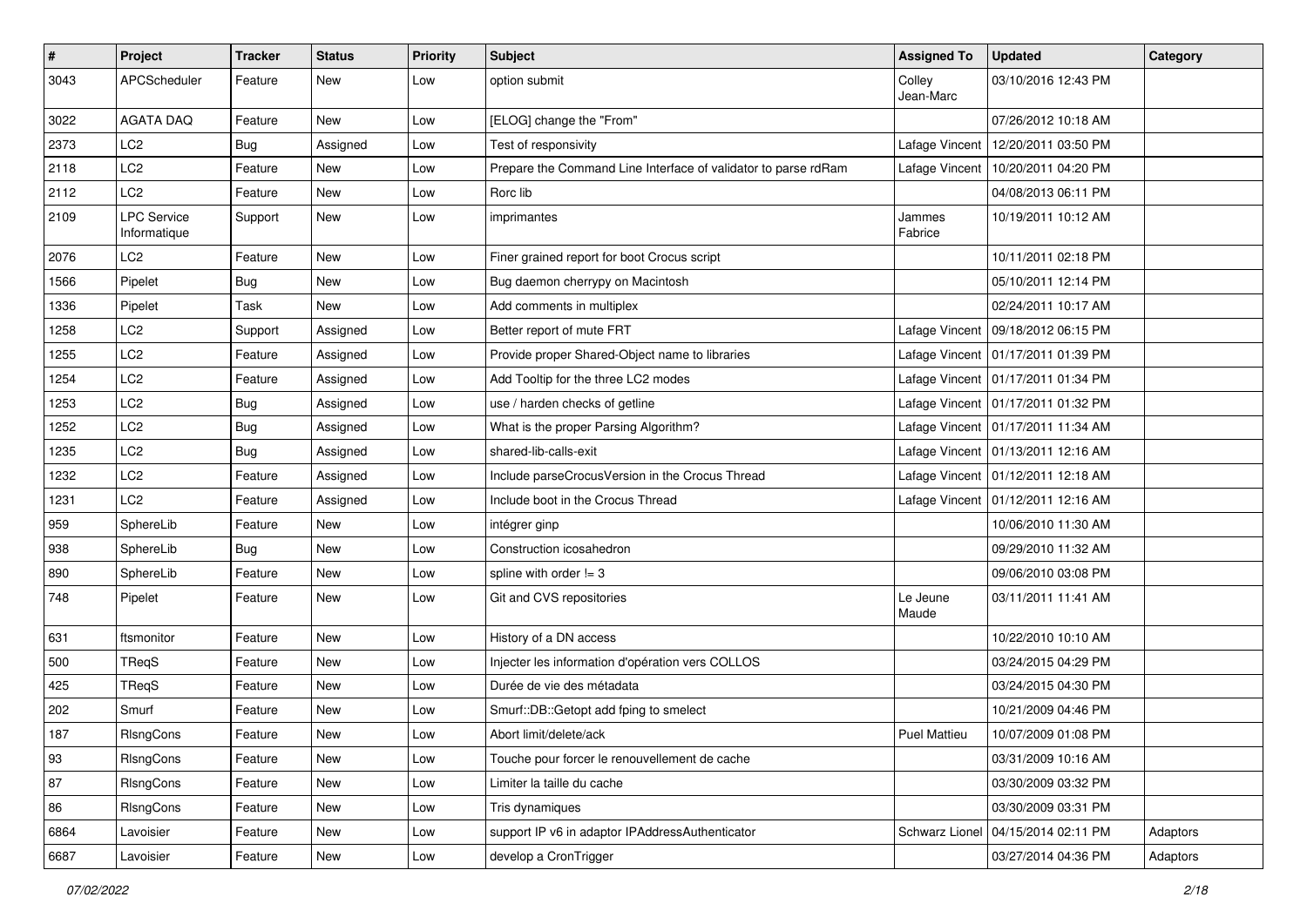| $\sharp$ | Project          | <b>Tracker</b> | <b>Status</b> | <b>Priority</b> | <b>Subject</b>                                                  | <b>Assigned To</b>  | <b>Updated</b>                       | Category                   |
|----------|------------------|----------------|---------------|-----------------|-----------------------------------------------------------------|---------------------|--------------------------------------|----------------------------|
| 6360     | Lavoisier        | Feature        | New           | Low             | develop a EntriesProcessor (or a EntriesRenderer)               |                     | 03/05/2014 03:22 PM                  | Adaptors                   |
| 5009     | Lavoisier        | Feature        | New           | Low             | <b>ICalRenderer</b>                                             |                     | 01/21/2014 06:02 PM                  | Adaptors                   |
| 5008     | Lavoisier        | Feature        | New           | Low             | <b>ICalSerializer</b>                                           |                     | 01/21/2014 06:01 PM                  | Adaptors                   |
| 4934     | Lavoisier        | Feature        | New           | Low             | implement some additional cache adaptors                        |                     | 02/07/2014 04:59 PM                  | Adaptors                   |
| 4906     | Lavoisier        | Feature        | New           | Low             | XPath2SQLTemplate : add support for SQL functions               |                     | 03/24/2014 10:26 AM                  | Adaptors                   |
| 4905     | Lavoisier        | Feature        | New           | Low             | XPath2SQLTemplate: add support for XPath functions              |                     | 03/24/2014 10:26 AM                  | Adaptors                   |
| 4904     | Lavoisier        | Feature        | New           | Low             | XPath2SQLTemplate : add support for ORDER BY                    |                     | 03/24/2014 10:26 AM                  | Adaptors                   |
| 4871     | Lavoisier        | Feature        | New           | Low             | ExcelSerializer                                                 |                     | 03/24/2014 10:26 AM                  | Adaptors                   |
| 4870     | Lavoisier        | Feature        | New           | Low             | BinarySerializer                                                |                     | 03/24/2014 10:26 AM                  | Adaptors                   |
| 4867     | Lavoisier        | Feature        | New           | Low             | ScalaProcessor                                                  |                     | 03/24/2014 10:26 AM                  | Adaptors                   |
| 4866     | Lavoisier        | Feature        | New           | Low             | <b>XQueryConnector</b>                                          |                     | 03/24/2014 10:26 AM                  | Adaptors                   |
| 4865     | Lavoisier        | Feature        | New           | Low             | support remote connection in JMXConnector                       |                     | 03/24/2014 10:26 AM                  | Adaptors                   |
| 4863     | Lavoisier        | Feature        | New           | Low             | YAMLRenderer                                                    |                     | 03/24/2014 10:26 AM                  | Adaptors                   |
| 1082     | Oval             | <b>Bug</b>     | New           | Low             | NO DIFF                                                         |                     | 11/16/2010 11:44 AM                  | Command Line<br>Interface  |
| 7566     | Lavoisier        | <b>Bug</b>     | New           | Low             | fields of view "form" are disabled when they have default value |                     | 06/27/2014 04:53 PM                  | Console                    |
| 5442     | Lavoisier        | Feature        | New           | Low             | create a view 'stoppoint'                                       | Lequeux<br>Olivier  | 10/29/2013 05:02 PM                  | Console                    |
| 5719     | Topology Manager | Feature        | New           | Low             | Launching server easily                                         |                     | Dosme Nicolas   01/09/2014 03:53 PM  | Core TM                    |
| 10115    | TReqS            | Task           | In progress   | Low             | Provide jenkins worker Linux 2.2.6.x                            |                     | Schwarz Lionel   10/14/2015 02:42 PM | Dev. and build<br>settings |
| 30741    | Lavoisier        | Feature        | New           | Low             | add research button on web site                                 |                     | 04/04/2018 10:53 AM                  | Doc                        |
| 30735    | Lavoisier        | Feature        | New           | Low             | write documentation about the admin web console                 |                     | 04/04/2018 10:52 AM                  | <b>Doc</b>                 |
| 5572     | <b>ENX</b>       | Support        | New           | Low             | Cleaning autorconf                                              | Legay Eric          | 11/25/2013 03:23 PM                  | <b>Driver Generator</b>    |
| 852      | ENX              | Feature        | New           | Low             | Better handling of exception in empty skeleton                  | Legay Eric          | 01/30/2013 03:58 PM                  | <b>Driver Generator</b>    |
| 5527     | <b>ENX</b>       | Feature        | New           | Low             | Named register list                                             |                     | 11/18/2013 05:30 PM                  | <b>Drivers</b>             |
| 33350    | Lavoisier        | Feature        | New           | Low             | add a XPath function multireplace()                             |                     | 05/31/2018 03:49 PM                  | Engine                     |
| 6353     | Lavoisier        | Feature        | New           | Low             | support new parameter type "Language"                           |                     | 03/24/2014 10:40 AM                  | Engine                     |
| 6325     | Lavoisier        | Feature        | New           | Low             | enable limiting the maximum output size                         |                     | 03/24/2014 10:40 AM                  | Engine                     |
| 6303     | Lavoisier        | Feature        | New           | Low             | support attributes @package and @id on <config></config>        |                     | 03/24/2014 10:31 AM                  | Engine                     |
| 6260     | Lavoisier        | Feature        | New           | Low             | support introspection of view-template                          |                     | 03/24/2014 10:40 AM                  | Engine                     |
| 5558     | Lavoisier        | Feature        | New           | Low             | add XPath function build_xpath()                                |                     | 11/29/2013 09:58 AM                  | Engine                     |
| 5090     | Lavoisier        | Feature        | New           | Low             | add new adaptor type : <writer></writer>                        |                     | 03/24/2014 10:26 AM                  | Engine                     |
| 734      | Pipelet          | Feature        | Assigned      | Low             | Rapport Latex                                                   | <b>Betoule Marc</b> | 02/10/2011 11:52 PM                  | Engine                     |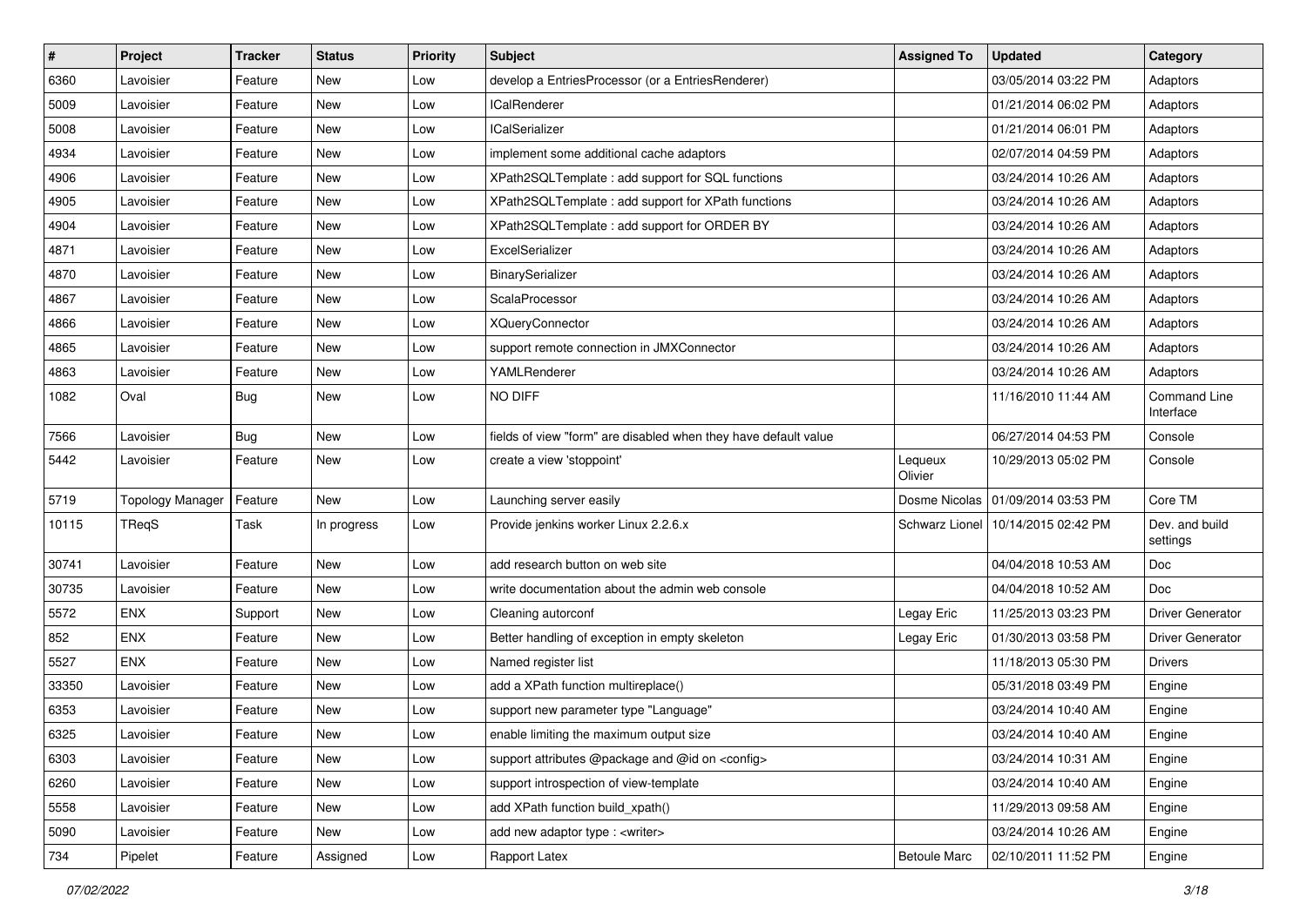| $\vert$ # | Project    | <b>Tracker</b> | <b>Status</b> | <b>Priority</b> | <b>Subject</b>                                                                                           | <b>Assigned To</b>     | <b>Updated</b>      | Category                        |
|-----------|------------|----------------|---------------|-----------------|----------------------------------------------------------------------------------------------------------|------------------------|---------------------|---------------------------------|
| 5447      | <b>ENX</b> | Bug            | <b>New</b>    | Low             | make distclean - DCOD                                                                                    | Legay Eric             | 11/13/2013 04:05 PM | <b>ENX Core</b>                 |
| 5431      | <b>ENX</b> | Support        | <b>New</b>    | Low             | Cleaning compilation chain                                                                               | Legay Eric             | 10/29/2013 10:18 AM | <b>ENX Core</b>                 |
| 5144      | <b>ENX</b> | <b>Bug</b>     | Feedback      | Low             | ENX + P42 regression                                                                                     | Legay Eric             | 10/02/2013 11:09 AM | <b>ENX Core</b>                 |
| 4652      | <b>ENX</b> | Feature        | New           | Low             | rename appenders.ad[sb]                                                                                  |                        | 06/13/2013 10:19 AM | <b>ENX Core</b>                 |
| 3851      | <b>ENX</b> | Task           | <b>New</b>    | Low             | [named register] Tagging new print                                                                       |                        | 01/22/2013 05:04 PM | <b>ENX Core</b>                 |
| 3834      | <b>ENX</b> | <b>Bug</b>     | <b>New</b>    | Low             | Removing data8 type for MM and MD                                                                        |                        | 01/17/2013 06:08 PM | <b>ENX Core</b>                 |
| 3833      | ENX        | Task           | New           | Low             | [named register] Modifying MD and MM command type                                                        |                        | 01/17/2013 06:06 PM | <b>ENX Core</b>                 |
| 3832      | <b>ENX</b> | Task           | New           | Low             | [named register] New control                                                                             |                        | 01/17/2013 06:04 PM | <b>ENX Core</b>                 |
| 2644      | <b>ENX</b> | Feature        | New           | Low             | Que faire en cas de multiple connexion sans quit                                                         |                        | 01/22/2013 05:04 PM | <b>ENX Core</b>                 |
| 656       | <b>ENX</b> | Feature        | New           | Low             | named register                                                                                           |                        | 01/30/2013 03:59 PM | <b>ENX Core</b>                 |
| 9736      | TReqS      | Bug            | Suspended     | Low             | hpss SetLoginCred + hpss PurgeLoginCred                                                                  |                        | 09/21/2015 03:30 PM | <b>HPSS API</b>                 |
| 37        | Oval       | Feature        | <b>New</b>    | Low             | Automatically select the shell flavor                                                                    | Chamont<br>David       | 02/16/2009 07:44 PM | Implementation                  |
| 26        | Oval       | <b>Bug</b>     | New           | Low             | Commands options not well propagated, when declared within an<br>OvalFile                                | Chamont<br>David       | 02/16/2009 06:50 PM | Implementation                  |
| 25        | Oval       | Bug            | <b>New</b>    | Low             | Temporary files after a crash                                                                            | Chamont<br>David       | 02/16/2009 06:46 PM | Implementation                  |
| 22        | Oval       | <b>Bug</b>     | New           | Low             | Deliver messages when ISA fails                                                                          | Chamont<br>David       | 02/16/2009 06:22 PM | Implementation                  |
| 36        | Oval       | Feature        | New           | Low             | Extend tasks with begin/end directory commands                                                           | Chamont<br>David       | 02/16/2009 07:42 PM | Other                           |
| 29        | Oval       | Feature        | New           | Low             | The build tool should handle directories?                                                                | Chamont<br>David       | 02/16/2009 07:06 PM | Other                           |
| 28        | Oval       | Bug            | New           | Low             | "oval validate" should remove differences in "oval log"                                                  | Chamont<br>David       | 12/08/2010 09:47 PM | Other                           |
| 5525      | Lavoisier  | Feature        | Assigned      | Low             | enable configuring trust-store with a directory                                                          | Schwarz Lionel         | 11/19/2013 03:16 PM | Service                         |
| 27        | Oval       | <b>Bug</b>     | <b>New</b>    | Low             | Some commands should not require a current valid directory                                               | Chamont<br>David       | 02/16/2009 06:51 PM | Site Customization<br>& Flavors |
| 20738     | Lavoisier  | <b>Bug</b>     | <b>New</b>    | Low             | Stacktrace                                                                                               |                        | 08/30/2017 10:39 AM | Stacktrace                      |
| 26766     | Lavoisier  | <b>Bug</b>     | New           | Low             | prefix-namespace mapping is moved to the wrong node                                                      | Reynaud<br>Sylvain     | 01/03/2018 05:32 PM | <b>XML Template</b><br>Engine   |
| 51514     | PyROS      | Task           | <b>New</b>    | Normal          | LOG.                                                                                                     |                        | 06/29/2022 07:37 AM |                                 |
| 51513     | PyROS      | Task           | New           | Normal          | General algorithm (ternary mode, status, routine processing, commands<br>processing, exceptions dealing) | <b>Pallier Etienne</b> | 06/29/2022 07:37 AM |                                 |
| 51508     | PyROS      | Task           | <b>New</b>    | Normal          | AgentMajordome (based on Agent)                                                                          | Koralewski<br>Alexis   | 06/29/2022 07:31 AM |                                 |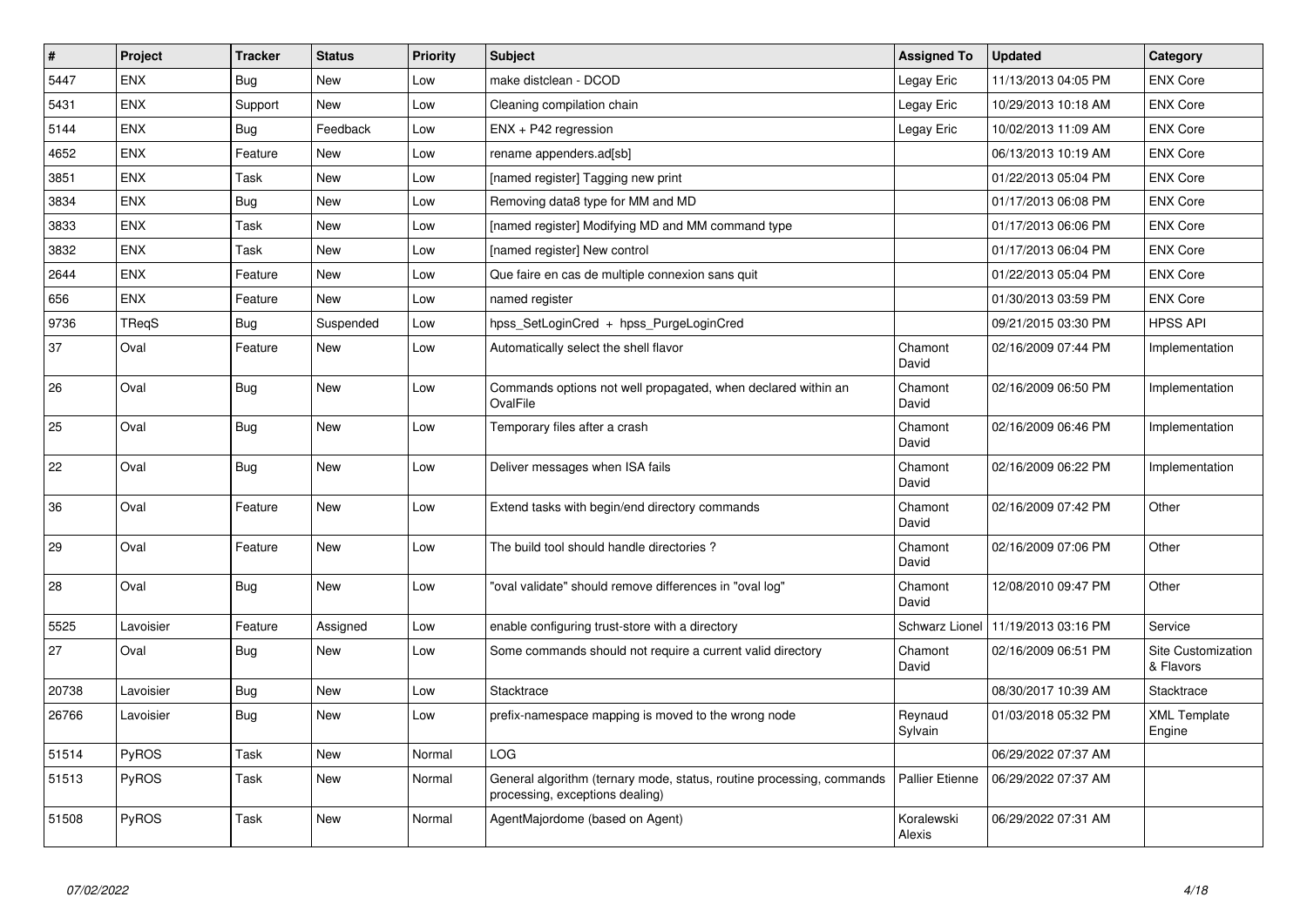| $\#$  | Project | <b>Tracker</b> | <b>Status</b> | <b>Priority</b> | Subject                                                                                  | <b>Assigned To</b>   | <b>Updated</b>      | Category |
|-------|---------|----------------|---------------|-----------------|------------------------------------------------------------------------------------------|----------------------|---------------------|----------|
| 49994 | PyROS   | Task           | In progress   | Normal          | SP export (list & 1)                                                                     | Koralewski<br>Alexis | 03/29/2022 09:17 AM |          |
| 49890 | PyROS   | Task           | New           | Normal          | Global Start & Stop (safe)                                                               |                      | 03/16/2022 04:52 PM |          |
| 49889 | PyROS   | Task           | New           | Normal          | Backup                                                                                   |                      | 03/16/2022 04:49 PM |          |
| 49888 | PyROS   | Task           | New           | Normal          | Firewall                                                                                 |                      | 03/16/2022 04:48 PM |          |
| 49887 | PyROS   | Task           | New           | Normal          | Hardware                                                                                 |                      | 03/16/2022 04:47 PM |          |
| 49886 | PyROS   | Task           | New           | Normal          | System watch (Nagios, )                                                                  |                      | 03/16/2022 04:47 PM |          |
| 49885 | PyROS   | Task           | New           | Normal          | Network                                                                                  |                      | 03/16/2022 04:46 PM |          |
| 49878 | PyROS   | Task           | <b>New</b>    | Normal          | SF02-SCP integration - Lancement auto de l'agent de gestion du SP<br>lifecycle           |                      | 06/28/2022 10:04 PM |          |
| 49876 | PyROS   | Task           | New           | Normal          | Guitastro integration                                                                    |                      | 03/16/2022 07:28 AM |          |
| 49875 | PyROS   | Task           | New           | Normal          | (classic) Installation Guitastro & dependencies                                          |                      | 03/16/2022 07:27 AM |          |
| 49874 | PyROS   | Task           | New           | Normal          | (docker) Installation Guitastro & dependencies                                           |                      | 06/28/2022 10:11 PM |          |
| 49872 | PyROS   | Task           | New           | Normal          | Restauration de la config par défaut                                                     |                      | 03/15/2022 11:10 PM |          |
| 49871 | PyROS   | Task           | New           | Normal          | Config par défaut (à définir)                                                            |                      | 03/15/2022 11:11 PM |          |
| 49870 | PyROS   | Task           | New           | Normal          | Config générale : logo, pagination, couleurs, options générales, options<br>par feature, |                      | 03/15/2022 11:11 PM |          |
| 49546 | PyROS   | Task           | In progress   | Normal          | Documentation (pyros_api)                                                                | Koralewski<br>Alexis | 02/24/2022 02:33 PM |          |
| 49545 | PyROS   | Task           | In progress   | Normal          | Script development (pyros_api)                                                           | Koralewski<br>Alexis | 02/24/2022 02:33 PM |          |
| 49543 | PyROS   | Task           | New           | Normal          | Users View (list & 1)                                                                    |                      | 02/23/2022 06:06 PM |          |
| 49541 | PyROS   | Task           | New           | Normal          | API REST (website scripting via pyros_api.py script)                                     | Koralewski<br>Alexis | 06/29/2022 07:26 AM |          |
| 49478 | PyROS   | Task           | New           | Normal          | Test                                                                                     | Koralewski<br>Alexis | 02/22/2022 12:25 PM |          |
| 49272 | PyROS   | Task           | In progress   | Normal          | <b>Tooltips</b>                                                                          | Koralewski<br>Alexis | 02/17/2022 01:59 PM |          |
| 49262 | PyROS   | Task           | In progress   | Normal          | Sequence Validation                                                                      |                      | 02/03/2022 02:50 PM |          |
| 49258 | PyROS   | Task           | In progress   | Normal          | from IMPORT (upload) Seq (from yaml file)                                                | Koralewski<br>Alexis | 02/23/2022 12:02 PM |          |
| 49253 | PyROS   | Task           | New           | Normal          | READ 1 & list                                                                            |                      | 02/21/2022 03:21 PM |          |
| 49252 | PyROS   | Task           | New           | Normal          | <b>WEB FORM</b>                                                                          |                      | 02/17/2022 01:59 PM |          |
| 49251 | PyROS   | Task           | New           | Normal          | Test                                                                                     | Koralewski<br>Alexis | 02/22/2022 02:59 PM |          |
| 49250 | PyROS   | Task           | New           | Normal          | <b>CREATE/UPDATE Sequence</b>                                                            |                      | 02/23/2022 12:02 PM |          |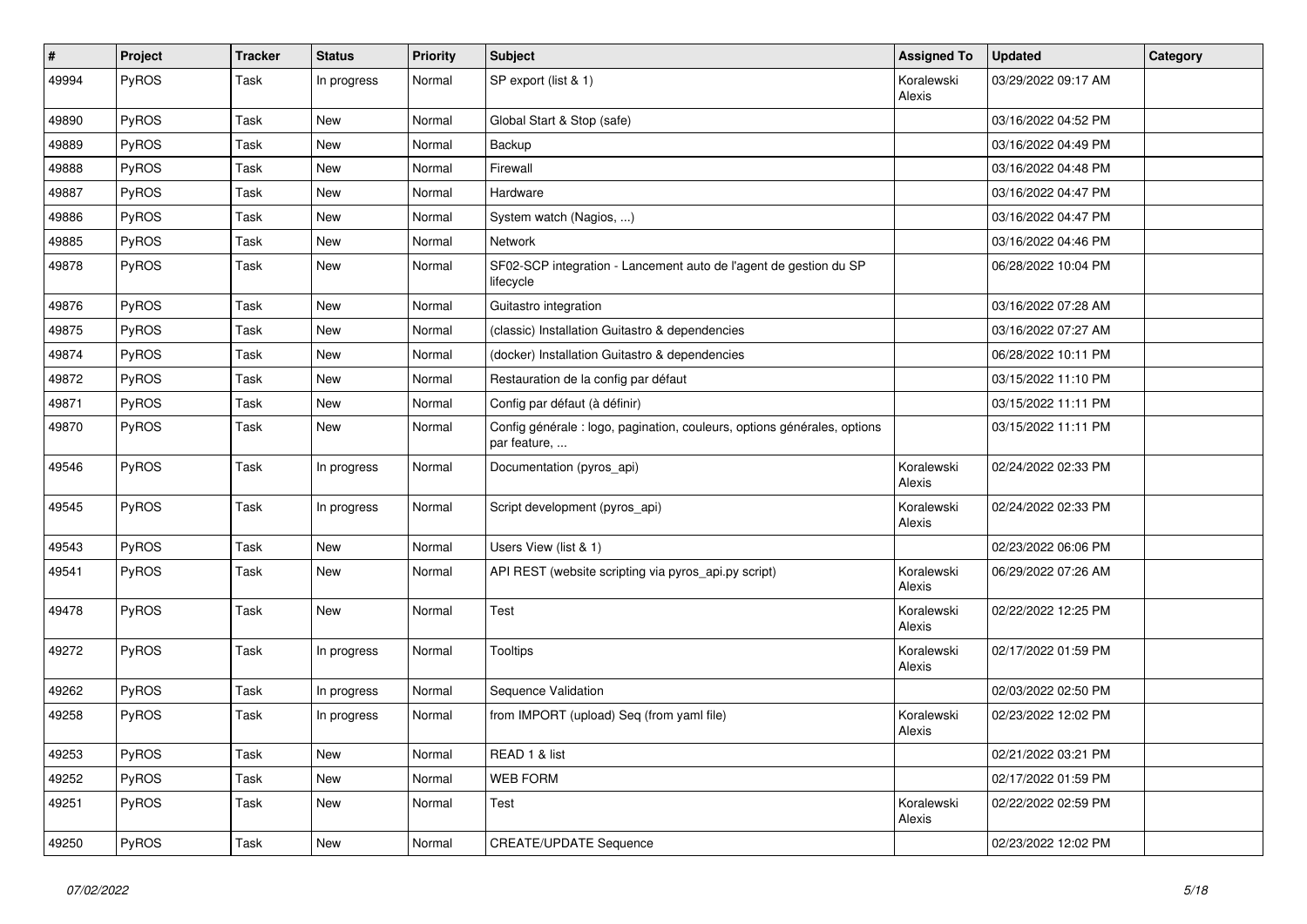| $\vert$ # | Project      | <b>Tracker</b> | <b>Status</b> | <b>Priority</b> | Subject                                                                                                                               | <b>Assigned To</b> | <b>Updated</b>      | Category |
|-----------|--------------|----------------|---------------|-----------------|---------------------------------------------------------------------------------------------------------------------------------------|--------------------|---------------------|----------|
| 49249     | PyROS        | Task           | In progress   | Normal          | General Menu for this feature                                                                                                         |                    | 02/03/2022 09:39 AM |          |
| 49247     | PyROS        | <b>Task</b>    | <b>New</b>    | Normal          | State diagram (doc)                                                                                                                   |                    | 02/03/2022 09:34 AM |          |
| 49246     | PyROS        | Task           | New           | Normal          | Sequence Lifecycle (status)                                                                                                           |                    | 02/03/2022 09:34 AM |          |
| 49228     | PyROS        | Task           | In progress   | Normal          | Correction de l'orientation de l'image (est à gauche, nord en haut)                                                                   | Klotz Alain        | 02/02/2022 02:56 PM |          |
| 49227     | PyROS        | Task           | <b>New</b>    | Normal          | Corrections cosmétiques (de pixels)                                                                                                   | Klotz Alain        | 02/02/2022 02:19 PM |          |
| 49226     | PyROS        | Task           | In progress   | Normal          | Correction de l'image par le flat                                                                                                     | Klotz Alain        | 02/02/2022 02:56 PM |          |
| 49225     | PyROS        | Task           | In progress   | Normal          | Correction de l'image par le dark (+ bias)                                                                                            | Klotz Alain        | 02/02/2022 02:56 PM |          |
| 49224     | PyROS        | Task           | New           | Normal          | Choisir le bias, le flat, et le dark (en fn des metadata)                                                                             | Klotz Alain        | 02/02/2022 02:19 PM |          |
| 49223     | PyROS        | Task           | In progress   | Normal          | Groupes                                                                                                                               | Klotz Alain        | 02/02/2022 02:38 PM |          |
| 49222     | PyROS        | Task           | In progress   | Normal          | Traitement d'un groupe d'images : début et fin de groupe                                                                              | Klotz Alain        | 02/02/2022 02:38 PM |          |
| 49221     | <b>PyROS</b> | Task           | In progress   | Normal          | Recup metadata de l'image (dans la BD)                                                                                                | Klotz Alain        | 02/02/2022 02:38 PM |          |
| 49220     | PyROS        | Task           | In progress   | Normal          | Récup en-tête                                                                                                                         | Klotz Alain        | 02/02/2022 02:38 PM |          |
| 49219     | PyROS        | Task           | In progress   | Normal          | Nouvelle image                                                                                                                        | Klotz Alain        | 02/02/2022 02:38 PM |          |
| 49218     | PyROS        | Task           | In progress   | Normal          | Détection des nouvelles images produites (système asynchrone sur<br>l'acquisition)                                                    | Klotz Alain        | 02/02/2022 02:38 PM |          |
| 49217     | PyROS        | Task           | New           | Normal          | 5 - (L2) Critères de qualité d'image (+ json QUAL)                                                                                    | Klotz Alain        | 02/02/2022 02:37 PM |          |
| 49216     | PyROS        | Task           | New           | Normal          | 4 - (L1c) - Combinaison d'images                                                                                                      | Klotz Alain        | 02/02/2022 02:36 PM |          |
| 49215     | PyROS        | Task           | In progress   | Normal          | 3 - (L1b) - Reconnaissance du champ (lien entre pixels et coord<br>célestes) (+ json CATA)                                            | Klotz Alain        | 02/02/2022 02:36 PM |          |
| 49214     | PyROS        | Task           | In progress   | Normal          | 2 - (L1a) - Pré-traitement de chaque image (dans l'ordre) (fits RAW =><br>fits CAL)                                                   | Klotz Alain        | 02/02/2022 02:42 PM |          |
| 49213     | PyROS        | Task           | In progress   | Normal          | 1 - (L0) - Récupération et organisation des images L0 (RAW fits)                                                                      | Klotz Alain        | 02/02/2022 02:42 PM |          |
| 49210     | PyROS        | Task           | New           | Normal          | <b>CONFIGURATION GENERALE</b>                                                                                                         |                    | 03/15/2022 11:11 PM |          |
| 49162     | PyROS        | Task           | New           | Normal          | Check sequence validity                                                                                                               | Klotz Alain        | 02/03/2022 10:23 AM |          |
| 49157     | PyROS        | Task           | New           | Normal          | Super Super Agent qui surveille l'ensemble des super agents sur<br>chaque noeud (?)                                                   |                    | 01/31/2022 12:12 PM |          |
| 49156     | PyROS        | Task           | New           | Normal          | Super Agent qui démarre et stoppe les autres agents, et surveille leur<br>bonne santé (les relance si besoin) => sur chaque noeud (?) |                    | 01/31/2022 12:12 PM |          |
| 49155     | PyROS        | Task           | New           | Normal          | Architecture décentralisée en plusieurs noeuds (communication via BD)                                                                 |                    | 01/31/2022 12:09 PM |          |
| 49152     | PyROS        | Task           | New           | Normal          | RUN/EXEC - Start & Stop software (et Agents)                                                                                          |                    | 05/24/2022 02:55 PM |          |
| 49151     | <b>PyROS</b> | Task           | New           | Normal          | Script central (pyros.py)                                                                                                             |                    | 01/31/2022 11:36 AM |          |
| 49137     | PyROS        | Task           | New           | Normal          | Integration Guitastro lib                                                                                                             | Klotz Alain        | 02/02/2022 03:27 PM |          |
| 49136     | PyROS        | Task           | New           | Normal          | GF03-INFRA - Logging integration (general logs & agents)                                                                              |                    | 06/29/2022 07:25 AM |          |
| 49135     | PyROS        | Task           | New           | Normal          | SF15-SST integration (agents, start, stop, commands)                                                                                  |                    | 06/29/2022 07:23 AM |          |
| 49134     | PyROS        | Task           | New           | Normal          | SF14-OBC integration                                                                                                                  |                    | 01/29/2022 12:52 AM |          |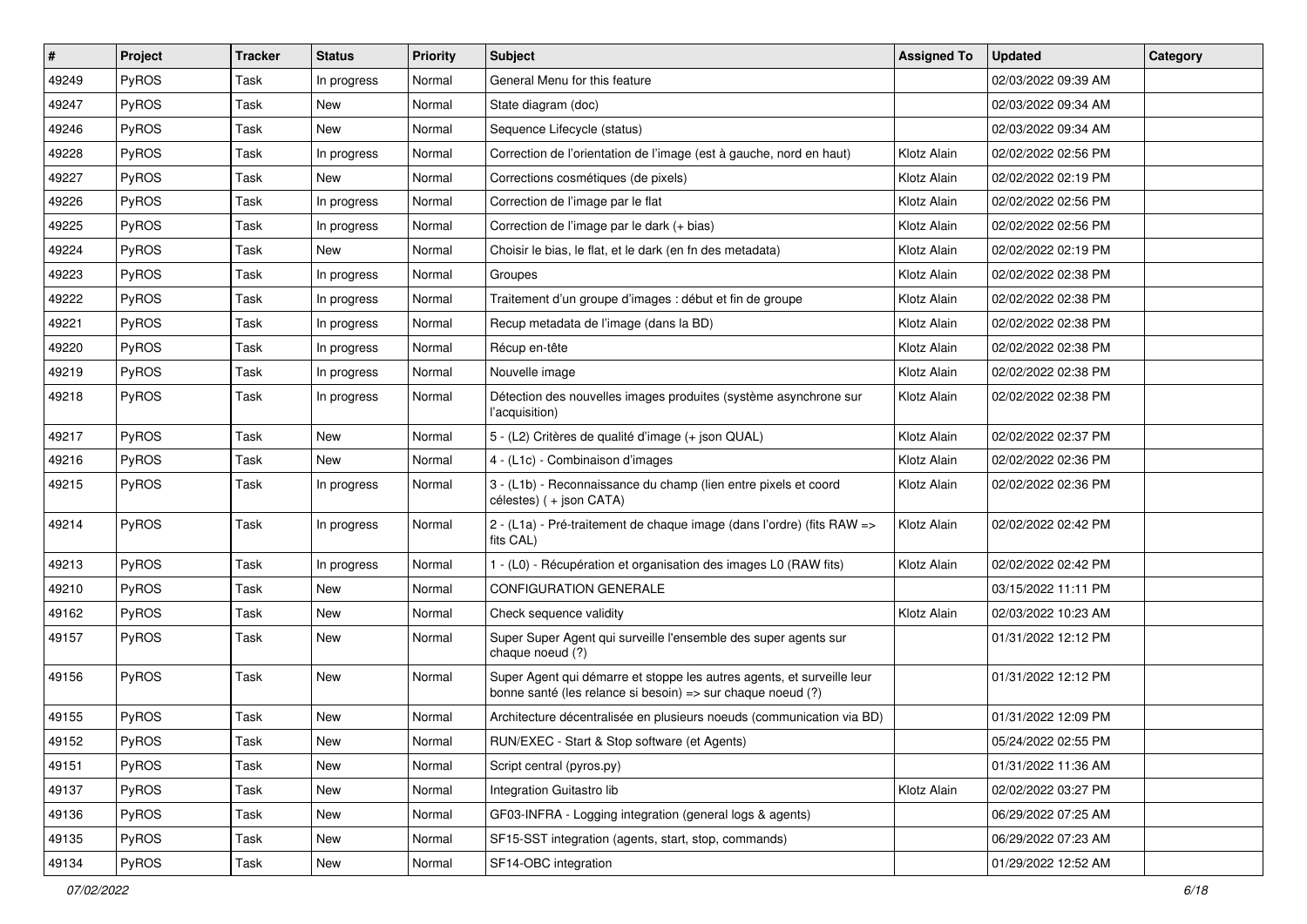| #     | Project     | <b>Tracker</b> | <b>Status</b> | <b>Priority</b> | <b>Subject</b>                                                                             | <b>Assigned To</b>   | <b>Updated</b>      | Category |
|-------|-------------|----------------|---------------|-----------------|--------------------------------------------------------------------------------------------|----------------------|---------------------|----------|
| 49133 | PyROS       | Task           | New           | Normal          | SF13-IAF integration                                                                       |                      | 01/29/2022 12:47 AM |          |
| 49132 | PyROS       | <b>Task</b>    | <b>New</b>    | Normal          | SF12-IAN integration                                                                       |                      | 01/29/2022 12:48 AM |          |
| 49131 | PyROS       | Task           | New           | Normal          | SF11-IPC integration                                                                       |                      | 01/29/2022 12:46 AM |          |
| 49130 | PyROS       | Task           | <b>New</b>    | Normal          | SF10-CAL integration                                                                       |                      | 01/29/2022 12:46 AM |          |
| 49129 | PyROS       | <b>Task</b>    | <b>New</b>    | Normal          | SF09-CMC integration                                                                       |                      | 01/29/2022 12:46 AM |          |
| 49128 | PyROS       | Task           | New           | Normal          | SF08-EXE integration                                                                       |                      | 01/29/2022 12:45 AM |          |
| 49127 | PyROS       | <b>Task</b>    | <b>New</b>    | Normal          | SF07-PLN integration                                                                       |                      | 01/29/2022 12:45 AM |          |
| 49126 | PyROS       | Task           | New           | Normal          | SF06-ALR integration                                                                       |                      | 01/29/2022 12:45 AM |          |
| 49125 | PyROS       | Task           | <b>New</b>    | Normal          | SF05-SEQ integration                                                                       |                      | 03/15/2022 11:03 PM |          |
| 49124 | PyROS       | Task           | <b>New</b>    | Normal          | SF04-SPV integration (AgentMajordome)                                                      |                      | 06/29/2022 07:21 AM |          |
| 49123 | PyROS       | Task           | New           | Normal          | SF03-ENV integration                                                                       |                      | 06/29/2022 07:20 AM |          |
| 49122 | PyROS       | Task           | New           | Normal          | SF02-SCP integration                                                                       |                      | 01/29/2022 12:50 AM |          |
| 49121 | PyROS       | Task           | New           | Normal          | SF01-USR integration                                                                       |                      | 01/29/2022 12:50 AM |          |
| 49120 | PyROS       | Task           | <b>New</b>    | Normal          | General Design (structure, design, responsive, CSS)                                        |                      | 06/29/2022 07:18 AM |          |
| 48784 | <b>XLDP</b> | Bug            | <b>New</b>    | Normal          | Jobs en erreurs depuis le 19/01 19h30                                                      |                      | 01/20/2022 10:12 AM |          |
| 48307 | PyROS       | Task           | New           | Normal          | Send, Receive, and Process Commands (Agent <= > Agent)                                     |                      | 06/29/2022 07:33 AM |          |
| 48290 | PyROS       | Task           | New           | Normal          | Auto mode                                                                                  |                      | 12/14/2021 12:35 PM |          |
| 48289 | PyROS       | Task           | <b>New</b>    | Normal          | Entity (AgentDevice class)                                                                 |                      | 12/14/2021 12:32 PM |          |
| 48288 | PyROS       | Task           | <b>New</b>    | Normal          | Entity (DeviceController class)                                                            |                      | 12/14/2021 12:31 PM |          |
| 48285 | PyROS       | <b>Task</b>    | <b>New</b>    | Normal          | Lancement auto et gestion du DeviceController associé                                      |                      | 12/14/2021 12:22 PM |          |
| 48284 | PyROS       | Task           | New           | Normal          | Lancement auto et gestion des Components associés (qui sont aussi<br>des DeviceController) |                      | 12/14/2021 12:20 PM |          |
| 48279 | PyROS       | Task           | <b>New</b>    | Normal          | General LOGGING (fichiers texte, écran en mode debug)                                      |                      | 03/16/2022 04:45 PM |          |
| 48276 | PyROS       | Task           | New           | Normal          | Scripts d'installation docker                                                              |                      | 12/14/2021 11:44 AM |          |
| 48275 | PyROS       | Task           | New           | Normal          | version PROD TNC Nouvelle Calédonie - instance docker de production<br>sur site final      |                      | 12/14/2021 11:42 AM |          |
| 48274 | PyROS       | <b>Task</b>    | <b>New</b>    | Normal          | version TEST TNC France - instance docker de test en France                                |                      | 12/14/2021 11:42 AM |          |
| 48273 | PyROS       | Task           | New           | Normal          | version DEV guitalens - instance docker sur serveur guitalens                              |                      | 12/14/2021 11:46 AM |          |
| 48270 | PyROS       | Task           | New           | Normal          | SCRIPT INSTALL/UPDATE (PYROS/pyros.py) (uniquement pour la<br>partie install & update)     |                      | 02/23/2022 05:57 PM |          |
| 48259 | PyROS       | Task           | In progress   | Normal          | EXPORT (Download) as a text file (YAML)                                                    | Koralewski<br>Alexis | 02/23/2022 10:45 AM |          |
| 48250 | PyROS       | Task           | In progress   | Normal          | <b>DELETE</b>                                                                              | Koralewski<br>Alexis | 02/21/2022 03:38 PM |          |
| 48223 | LabInvent   | Task           | New           | Normal          | instance perso (docker)                                                                    |                      | 12/13/2021 11:08 AM |          |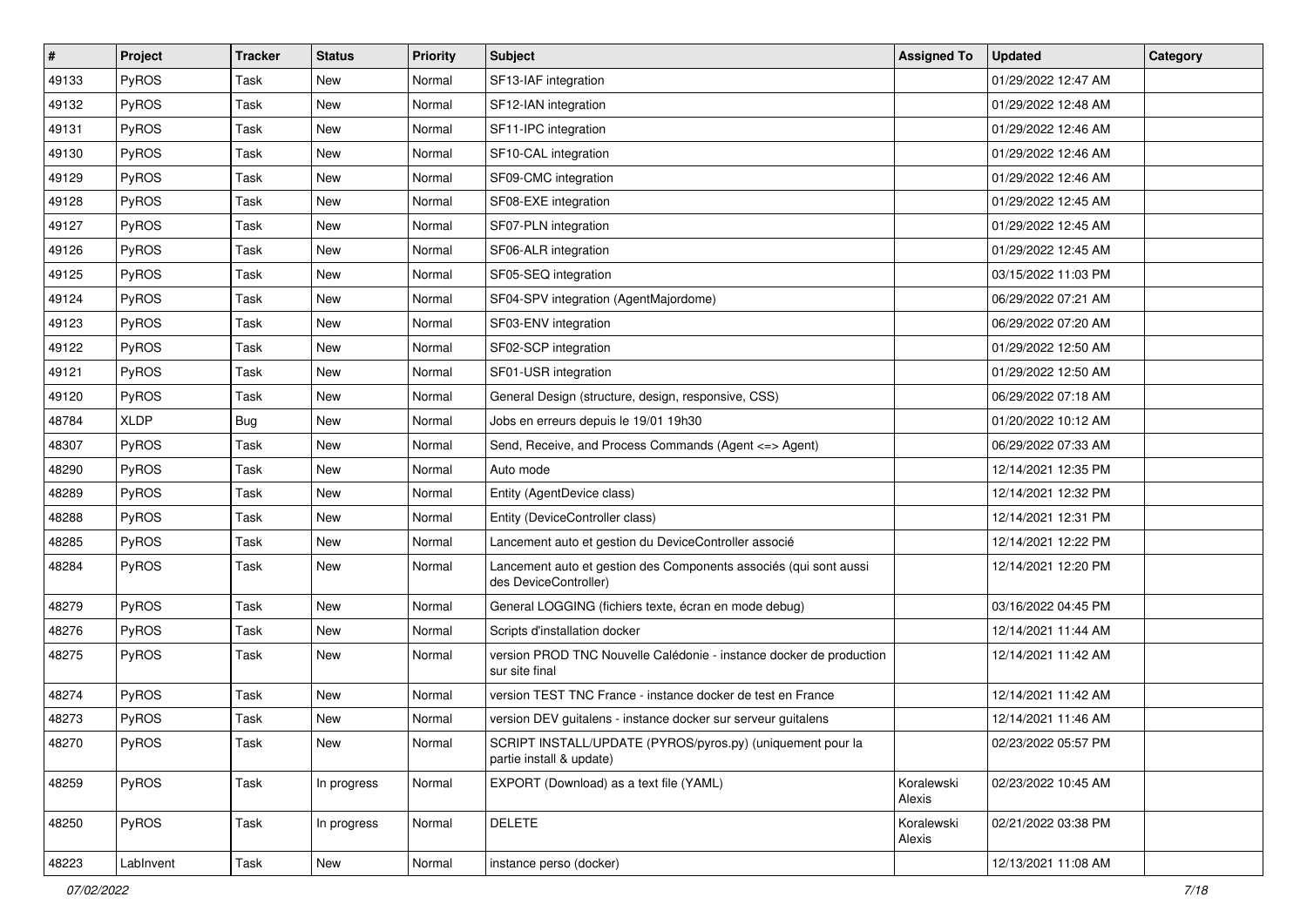| #     | Project   | <b>Tracker</b> | <b>Status</b> | <b>Priority</b> | Subject                                                                                                        | <b>Assigned To</b> | <b>Updated</b>      | Category |
|-------|-----------|----------------|---------------|-----------------|----------------------------------------------------------------------------------------------------------------|--------------------|---------------------|----------|
| 48222 | LabInvent | Task           | New           | Normal          | (NEW func) Gérer Suivi d'un User                                                                               |                    | 12/13/2021 10:39 AM |          |
| 48005 | LabInvent | Task           | <b>New</b>    | Normal          | <b>Bugfix toutes les Deprecated Errors</b>                                                                     |                    | 12/06/2021 02:37 PM |          |
| 47966 | LabInvent | Task           | New           | Normal          | Ajouter test Commande (avec devis joint)                                                                       |                    | 11/30/2021 04:17 PM |          |
| 47959 | LabInvent | Task           | <b>New</b>    | Normal          | *** F - ENTITY - Fournisseurs                                                                                  |                    | 11/30/2021 12:57 PM |          |
| 47958 | LabInvent | Task           | <b>New</b>    | Normal          | delete (generic)                                                                                               |                    | 11/30/2021 12:47 PM |          |
| 47957 | LabInvent | Feature        | New           | Normal          | *** F - ENTITY - Les GROUPES (de User ou Materiel) : Thématique,<br>Métier, Projet, Site (+ Pole ou Service ?) |                    | 12/13/2021 11:12 AM |          |
| 47954 | LabInvent | Task           | <b>New</b>    | Normal          | 1 - CREATED                                                                                                    |                    | 11/30/2021 01:27 PM |          |
| 47953 | LabInvent | Task           | <b>New</b>    | Normal          | 2a - TOBEORDERED (optionnel)                                                                                   |                    | 11/30/2021 01:27 PM |          |
| 47951 | LabInvent | Feature        | <b>New</b>    | Normal          | *** F - Etiquettes & Imprimantes                                                                               |                    | 11/30/2021 01:42 PM |          |
| 47950 | LabInvent | Task           | New           | Normal          | DB complète à mettre à jour                                                                                    |                    | 11/30/2021 12:26 PM |          |
| 47946 | LabInvent | Task           | <b>New</b>    | Normal          | classic only                                                                                                   |                    | 12/03/2021 09:50 AM |          |
| 47945 | LabInvent | Task           | New           | Normal          | <b>ALL</b>                                                                                                     |                    | 11/30/2021 12:23 PM |          |
| 47935 | LabInvent | Task           | <b>New</b>    | Normal          | 2b - VALIDATED                                                                                                 |                    | 11/30/2021 01:27 PM |          |
| 47932 | LabInvent | Feature        | <b>New</b>    | Normal          | *** F - DOC (documentation)                                                                                    |                    | 11/30/2021 01:10 PM |          |
| 47930 | LabInvent | Task           | <b>New</b>    | Normal          | *** F - ENTITY - QrCode                                                                                        |                    | 11/30/2021 01:26 PM |          |
| 47925 | LabInvent | Task           | <b>New</b>    | Normal          | (après cakephp v4) Passer à Php 8                                                                              |                    | 11/30/2021 11:48 AM |          |
| 47924 | LabInvent | Task           | New           | Normal          | (après 3.9) Passer à v4                                                                                        |                    | 11/30/2021 11:48 AM |          |
| 47913 | LabInvent | Task           | <b>New</b>    | Normal          | ROLES (profils)                                                                                                |                    | 11/30/2021 01:39 PM |          |
| 47911 | LabInvent | Task           | <b>New</b>    | Normal          | Create/Update (add edit generic)                                                                               |                    | 11/30/2021 11:04 AM |          |
| 47907 | LabInvent | Task           | <b>New</b>    | Normal          | *** F - Config YAML (champs materiels) : champs obligatoires,<br>recommandés, ou readonly                      |                    | 11/30/2021 01:25 PM |          |
| 47895 | LabInvent | Feature        | New           | Normal          | *** F - ENTITY - Documents attachés (à Materiel ou Suivi)                                                      |                    | 12/13/2021 11:09 AM |          |
| 47893 | LabInvent | Task           | <b>New</b>    | Normal          | Views                                                                                                          |                    | 11/30/2021 01:21 PM |          |
| 47889 | LabInvent | Task           | <b>New</b>    | Normal          | Changer statut - setStatusTo*()                                                                                |                    | 11/30/2021 01:19 PM |          |
| 47885 | LabInvent | Task           | New           | Normal          | filtrage (voir formulaire index)                                                                               |                    | 11/30/2021 01:30 PM |          |
| 47883 | LabInvent | Task           | <b>New</b>    | Normal          | formulaire de recherche multi-critères                                                                         |                    | 11/30/2021 01:30 PM |          |
| 47880 | LabInvent | Task           | <b>New</b>    | Normal          | Read - index                                                                                                   |                    | 11/30/2021 01:16 PM |          |
| 47873 | LabInvent | Task           | New           | Normal          | Model (Entity & Table)                                                                                         |                    | 12/01/2021 09:37 AM |          |
| 47871 | LabInvent | Task           | New           | Normal          | Autorisations                                                                                                  |                    | 11/30/2021 01:29 PM |          |
| 47870 | LabInvent | Task           | New           | Normal          | Tests (Materiels)                                                                                              |                    | 11/30/2021 03:38 PM |          |
| 47869 | LabInvent | Feature        | New           | Normal          | *** F - Tests                                                                                                  |                    | 12/06/2021 02:28 PM |          |
| 47868 | LabInvent | Task           | New           | Normal          | *** F - Super Entité (AppController, AppTable)                                                                 |                    | 11/30/2021 01:34 PM |          |
| 47865 | LabInvent | Feature        | New           | Normal          | *** F - Configuration générale                                                                                 |                    | 12/13/2021 11:06 AM |          |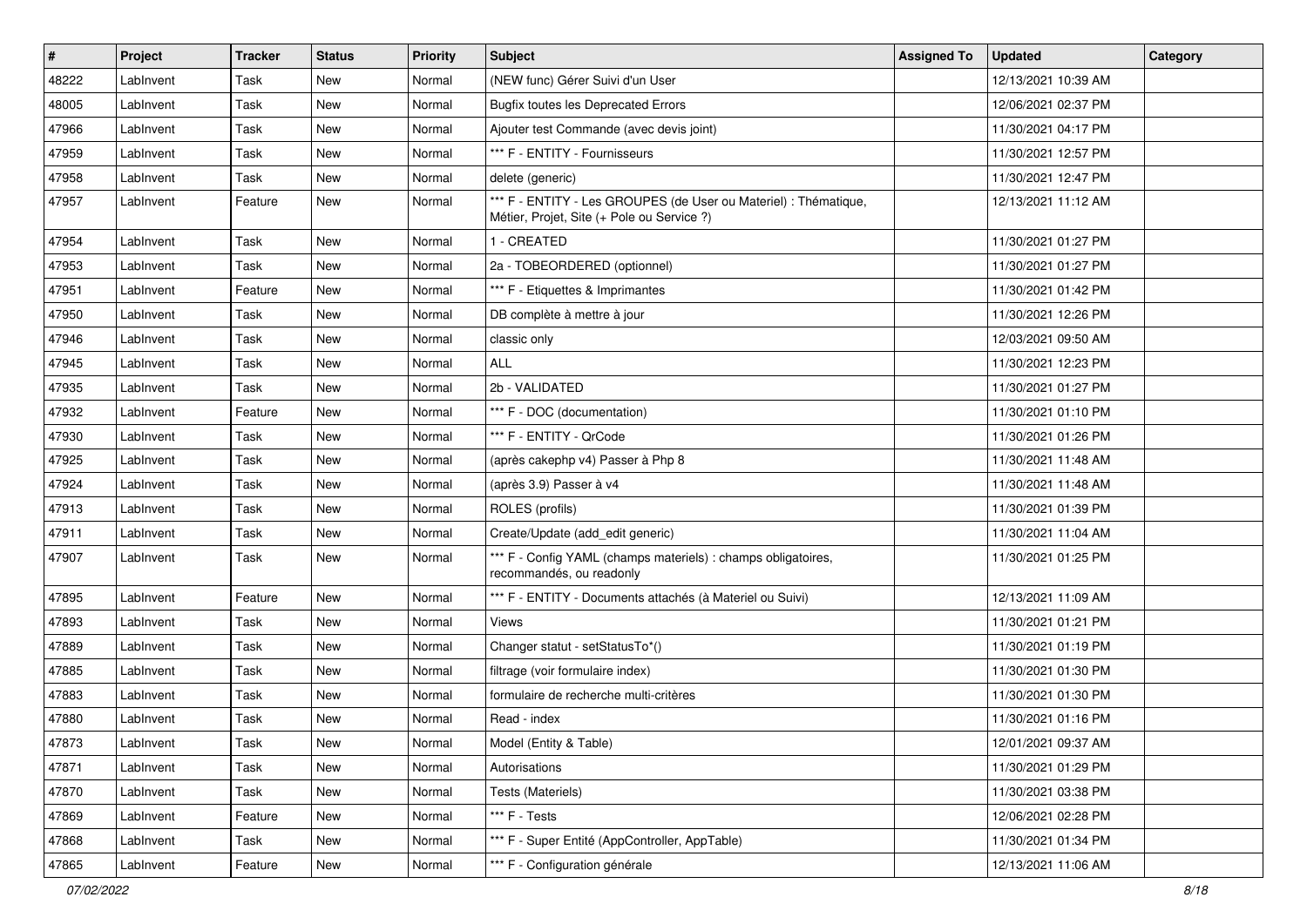| #     | Project      | <b>Tracker</b> | <b>Status</b> | <b>Priority</b> | <b>Subject</b>                                                | <b>Assigned To</b> | <b>Updated</b>      | Category |
|-------|--------------|----------------|---------------|-----------------|---------------------------------------------------------------|--------------------|---------------------|----------|
| 47864 | LabInvent    | Feature        | New           | Normal          | *** F - ENTITY - Autres                                       |                    | 11/30/2021 12:57 PM |          |
| 47862 | LabInvent    | Feature        | New           | Normal          | *** F - ENTITY - Prets (de Materiel)                          |                    | 12/13/2021 11:10 AM |          |
| 47447 | <b>PyROS</b> | Task           | New           | Normal          | (F05) ACTIONS (CRUD), VIEWS, and AUTHORIZATIONS               |                    | 02/23/2022 10:45 AM |          |
| 47446 | PyROS        | Task           | New           | Normal          | <b>DOSSIER SSI</b>                                            |                    | 10/11/2021 11:32 AM |          |
| 47445 | PyROS        | Task           | New           | Normal          | CAHIER DE RECETTE (NC)                                        |                    | 10/11/2021 11:31 AM |          |
| 47444 | PyROS        | Task           | New           | Normal          | MANUELS UTILISATION, INSTALLATION, ET MAINTENANCE             |                    | 10/11/2021 11:31 AM |          |
| 47443 | PyROS        | Task           | <b>New</b>    | Normal          | RAPPORT DES TESTS & VALIDATIONS (application du plan de test) |                    | 10/11/2021 11:31 AM |          |
| 47442 | <b>PyROS</b> | Task           | New           | Normal          | PLAN DE TESTS ET DE VALIDATIONS                               |                    | 10/11/2021 11:33 AM |          |
| 47441 | PyROS        | Task           | New           | Normal          | DOSSIER DE DÉFINITION                                         |                    | 10/11/2021 11:32 AM |          |
| 47440 | PyROS        | Task           | New           | Normal          | <b>LIVRABLES</b>                                              |                    | 10/11/2021 11:29 AM |          |
| 47439 | PyROS        | Task           | New           | Normal          | PA et PK CNES                                                 |                    | 01/31/2022 11:29 AM |          |
| 47438 | PyROS        | Task           | New           | Normal          | PK5 (2023-06) - Doc LIVRABLES (et Présentations)              |                    | 10/11/2021 11:26 AM |          |
| 47437 | PyROS        | Task           | New           | Normal          | PA4.1 (2023-05) - Présentations et Rapport Avancement         |                    | 10/11/2021 11:25 AM |          |
| 47436 | PyROS        | Task           | New           | Normal          | PK4 (2023-02) - Doc LIVRABLES (et Présentations)              |                    | 10/11/2021 11:23 AM |          |
| 47435 | PyROS        | Task           | New           | Normal          | PA3.2 (2023-02) - Présentations et Rapport Avancement         |                    | 10/11/2021 11:22 AM |          |
| 47433 | <b>PyROS</b> | Task           | New           | Normal          | PA3.1 (2023-01) - Présentations et Rapport Avancement         |                    | 10/11/2021 11:22 AM |          |
| 47432 | PyROS        | Task           | New           | Normal          | PK3 (2023-01) - Doc LIVRABLES (et Présentations)              |                    | 10/11/2021 11:20 AM |          |
| 47431 | PyROS        | Task           | New           | Normal          | PA2.2 (2022-10) - Présentations et Rapport Avancement         |                    | 10/11/2021 11:19 AM |          |
| 47430 | PyROS        | Task           | New           | Normal          | PA2.1 (2022-08) - Présentations et Rapport Avancement         |                    | 10/11/2021 11:18 AM |          |
| 47428 | PyROS        | Task           | New           | Normal          | PK2 (2022-06) - Présentations + RA + Doc LIVRABLES            |                    | 01/31/2022 11:34 AM |          |
| 47419 | PyROS        | Task           | New           | Normal          | F16 FUNCTIONAL Tests                                          |                    | 10/11/2021 10:11 AM |          |
| 47418 | PyROS        | Task           | New           | Normal          | <b>F15 FUNCTIONAL Tests</b>                                   |                    | 10/11/2021 10:11 AM |          |
| 47416 | PyROS        | Task           | New           | Normal          | F13 FUNCTIONAL Tests                                          |                    | 10/11/2021 10:11 AM |          |
| 47415 | PyROS        | Task           | New           | Normal          | F12 FUNCTIONAL Tests                                          |                    | 10/11/2021 10:11 AM |          |
| 47414 | PyROS        | Task           | New           | Normal          | F11 FUNCTIONAL Tests                                          |                    | 10/11/2021 10:10 AM |          |
| 47413 | PyROS        | Task           | New           | Normal          | F10 FUNCTIONAL Tests                                          |                    | 10/11/2021 10:10 AM |          |
| 47412 | PyROS        | Task           | In progress   | Normal          | F09 Tests                                                     |                    | 10/12/2021 03:01 PM |          |
| 47411 | PyROS        | Task           | New           | Normal          | F08 FUNCTIONAL Tests                                          |                    | 10/11/2021 10:10 AM |          |
| 47410 | <b>PyROS</b> | Task           | New           | Normal          | <b>F07 FUNCTIONAL Tests</b>                                   |                    | 10/11/2021 10:10 AM |          |
| 47409 | PyROS        | Task           | New           | Normal          | <b>F06 FUNCTIONAL Tests</b>                                   |                    | 10/11/2021 10:10 AM |          |
| 47408 | PyROS        | Task           | In progress   | Normal          | F05 Tests                                                     |                    | 10/12/2021 03:00 PM |          |
| 47407 | PyROS        | Task           | In progress   | Normal          | F04 Tests                                                     |                    | 10/12/2021 03:00 PM |          |
| 47406 | PyROS        | Task           | In progress   | Normal          | F03 Tests                                                     |                    | 10/12/2021 03:00 PM |          |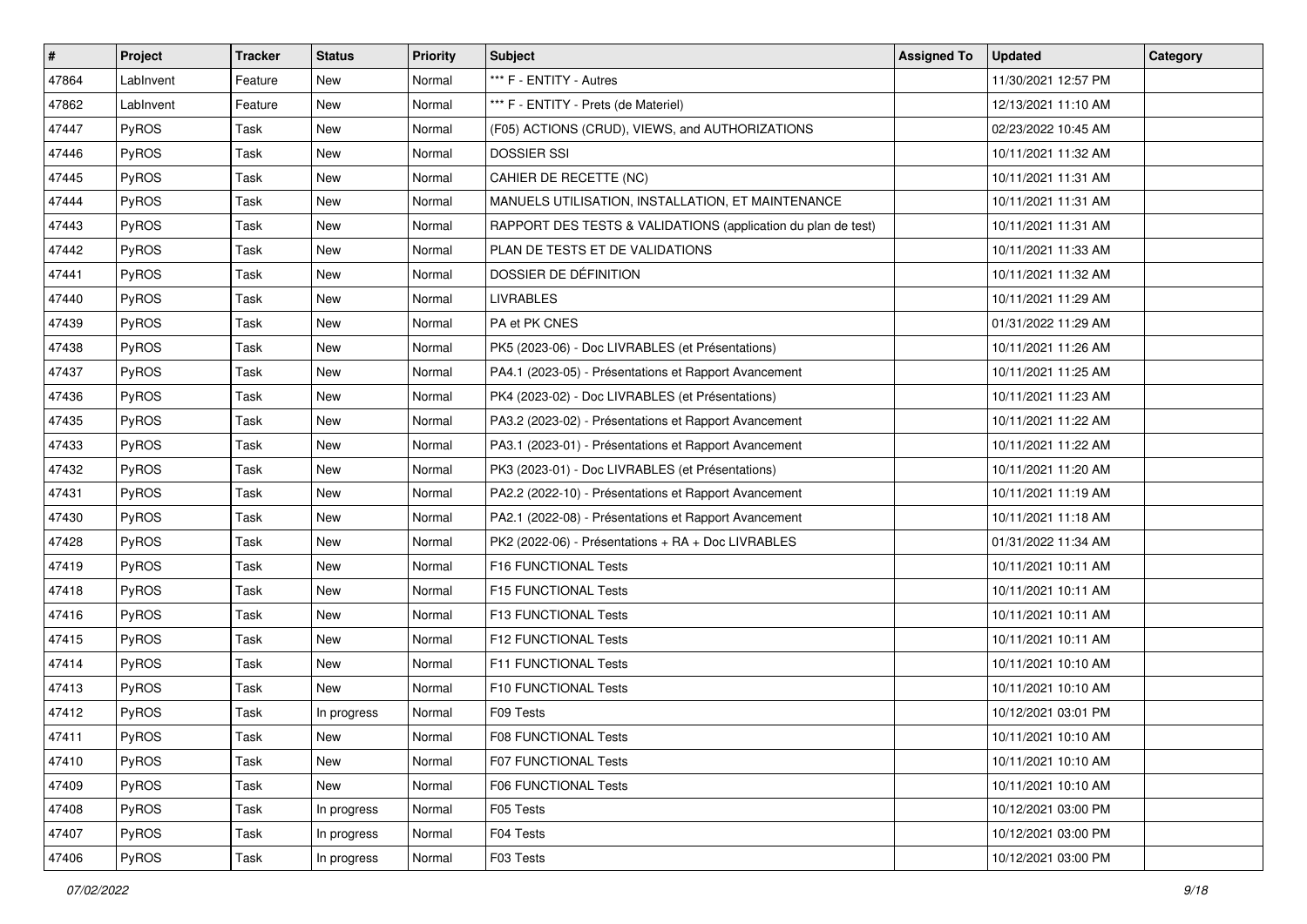| #     | Project      | <b>Tracker</b> | <b>Status</b> | <b>Priority</b> | Subject                                                                                     | <b>Assigned To</b>     | <b>Updated</b>      | Category |
|-------|--------------|----------------|---------------|-----------------|---------------------------------------------------------------------------------------------|------------------------|---------------------|----------|
| 47405 | PyROS        | Task           | In progress   | Normal          | F02 Tests                                                                                   |                        | 10/12/2021 02:59 PM |          |
| 47403 | PyROS        | Task           | <b>New</b>    | Normal          | HIGH LEVEL FUNCTION TESTS - Transversal functionalities TESTs<br>involving several features |                        | 10/11/2021 10:08 AM |          |
| 47402 | PyROS        | Task           | <b>New</b>    | Normal          | INTEGRATION TESTS - FEATURES integration tests with each other                              |                        | 10/11/2021 10:07 AM |          |
| 47401 | PyROS        | Task           | <b>New</b>    | Normal          | FUNCTIONAL TESTS - Each FEATURE functional tests                                            |                        | 10/11/2021 11:42 AM |          |
| 47393 | PyROS        | Task           | New           | Normal          | Device Config file (cf F14)                                                                 |                        | 12/14/2021 12:33 PM |          |
| 47392 | PyROS        | Task           | <b>New</b>    | Normal          | Device Commands Grammar (Generic & Native)                                                  |                        | 12/14/2021 12:32 PM |          |
| 47391 | PyROS        | Task           | <b>New</b>    | Normal          | Device Simulator (DeviceSimulator)                                                          |                        | 12/14/2021 12:32 PM |          |
| 47390 | PyROS        | Task           | <b>New</b>    | Normal          | Device Agent (AgentDevice) (de type Agent)                                                  |                        | 12/14/2021 12:32 PM |          |
| 47389 | PyROS        | Task           | <b>New</b>    | Normal          | Device Controller (DeviceController)                                                        |                        | 12/14/2021 12:29 PM |          |
| 47387 | <b>PyROS</b> | Task           | New           | Normal          | (F14) CRUD config                                                                           |                        | 01/29/2022 01:24 AM |          |
| 47386 | PyROS        | Task           | <b>New</b>    | Normal          | (F03) Initial data (fixture)                                                                |                        | 12/15/2021 07:32 AM |          |
| 47375 | PyROS        | Task           | New           | Normal          | Association quota SP                                                                        |                        | 10/11/2021 10:37 AM |          |
| 47368 | PyROS        | Task           | In progress   | Normal          | <b>CRUD Scientific Theme</b>                                                                | Koralewski<br>Alexis   | 10/11/2021 10:01 AM |          |
| 46790 | PyROS        | Task           | New           | Normal          | F16 - EXIGENCES satisfaites (+ tests mis à jour)                                            |                        | 09/14/2021 02:47 PM |          |
| 46789 | PyROS        | Task           | <b>New</b>    | Normal          | F15 - EXIGENCES satisfaites (+ tests mis à jour)                                            |                        | 09/14/2021 02:47 PM |          |
| 46788 | PyROS        | Task           | <b>New</b>    | Normal          | (F14) EXIGENCES satisfaites (+ tests mis à jour)                                            |                        | 01/29/2022 01:24 AM |          |
| 46787 | PyROS        | Task           | New           | Normal          | (F09) REQUIREMENTS validated (+ tests udpated)                                              |                        | 12/14/2021 12:18 PM |          |
| 46786 | PyROS        | Task           | <b>New</b>    | Normal          | F08 - EXIGENCES satisfaites (+ tests mis à jour)                                            |                        | 09/14/2021 02:45 PM |          |
| 46785 | PyROS        | Task           | New           | Normal          | F07 - EXIGENCES satisfaites (+ tests mis à jour)                                            |                        | 09/14/2021 02:44 PM |          |
| 46783 | PyROS        | Task           | New           | Normal          | F04 - EXIGENCES satisfaites (+ tests mis à jour)                                            |                        | 09/14/2021 02:43 PM |          |
| 46782 | PyROS        | Task           | <b>New</b>    | Normal          | F03 - EXIGENCES satisfaites (+ tests mis à jour)                                            |                        | 09/14/2021 02:43 PM |          |
| 46781 | PyROS        | Task           | <b>New</b>    | Normal          | (F02) EXIGENCES satisfaites (+ tests mis à jour)                                            |                        | 01/29/2022 01:27 AM |          |
| 46780 | PyROS        | Task           | New           | Normal          | (F01) EXIGENCES satisfaites (+ tests mis à jour)                                            |                        | 10/08/2021 06:01 PM |          |
| 45818 | PyROS        | Task           | <b>New</b>    | Normal          | (F14) TESTS to validate this feature                                                        |                        | 08/09/2021 10:43 AM |          |
| 45816 | PyROS        | Task           | <b>New</b>    | Normal          | <b>SP Delete</b>                                                                            |                        | 10/28/2021 08:35 AM |          |
| 45815 | PyROS        | Task           | <b>New</b>    | Normal          | test_SCP_manage_quota                                                                       |                        | 09/22/2021 04:47 PM |          |
| 45811 | PyROS        | Task           | New           | Normal          | SP update                                                                                   |                        | 11/03/2021 09:16 AM |          |
| 45810 | PyROS        | Task           | New           | Normal          | SP Read (view list and view 1)                                                              |                        | 10/27/2021 02:47 PM |          |
| 45809 | PyROS        | Task           | New           | Normal          | SP Create                                                                                   |                        | 10/27/2021 08:42 AM |          |
| 45799 | PyROS        | Task           | New           | Normal          | Execute TESTS on commit/push (new script PUSH)                                              | <b>Pallier Etienne</b> | 07/19/2021 08:54 AM |          |
| 45791 | PyROS        | Task           | New           | Normal          | PA1.1 (2022-03) - Présentations et Rapport Avancement                                       |                        | 10/11/2021 11:14 AM |          |
| 45790 | PyROS        | Task           | New           | Normal          | PK1 (2022-01) - Présentations + RA + Doc LIVRABLES                                          |                        | 01/31/2022 11:33 AM |          |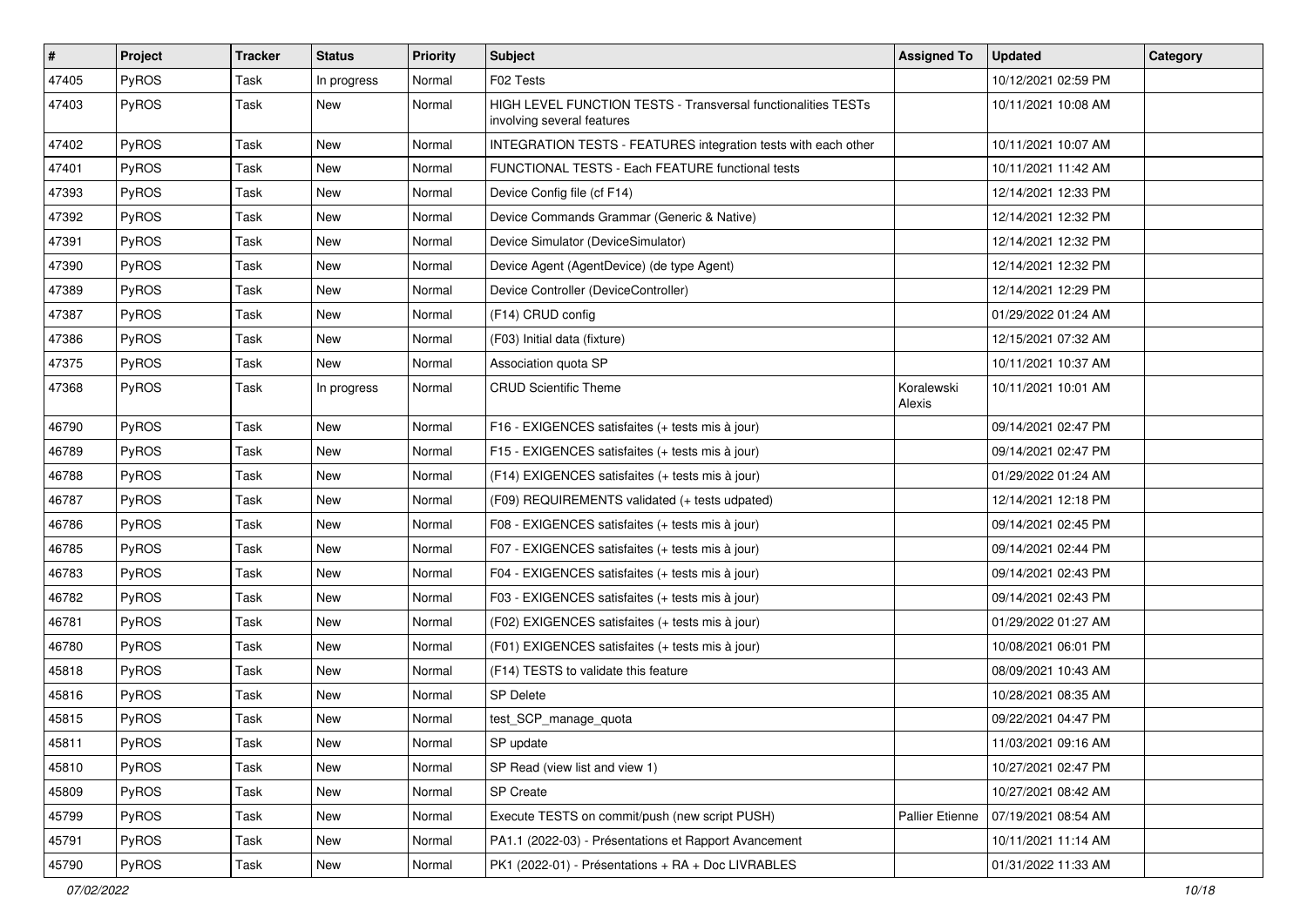| $\vert$ # | Project | <b>Tracker</b> | <b>Status</b> | <b>Priority</b> | <b>Subject</b>                                                                              | <b>Assigned To</b>   | <b>Updated</b>      | Category |
|-----------|---------|----------------|---------------|-----------------|---------------------------------------------------------------------------------------------|----------------------|---------------------|----------|
| 45781     | PyROS   | Task           | In progress   | Normal          | Documentation et Présentations pour les PA et PK CNES                                       |                      | 01/31/2022 11:32 AM |          |
| 45776     | PyROS   | Task           | <b>New</b>    | Normal          | <b>Test User Delete</b>                                                                     |                      | 08/13/2021 01:46 PM |          |
| 45772     | PyROS   | Task           | New           | Normal          | Test User Read (view list and view 1)                                                       |                      | 08/13/2021 01:51 PM |          |
| 45766     | PyROS   | Task           | <b>New</b>    | Normal          | <b>Test User Update</b>                                                                     |                      | 08/13/2021 01:53 PM |          |
| 45762     | PyROS   | Task           | New           | Normal          | <b>Test User Connexion</b>                                                                  |                      | 08/13/2021 01:55 PM |          |
| 45761     | PyROS   | Task           | New           | Normal          | Test User Create (registration)                                                             |                      | 08/13/2021 01:54 PM |          |
| 45756     | PyROS   | Task           | <b>New</b>    | Normal          | QUOTA & PRIO - Gestion du quota et de la priorité                                           |                      | 10/11/2021 10:35 AM |          |
| 45753     | PyROS   | Task           | In progress   | Normal          | Public visibility : gérer les champs publics                                                | Koralewski<br>Alexis | 10/07/2021 12:49 PM |          |
| 45749     | PyROS   | Task           | In progress   | Normal          | Gérer le retrait et le retour d'un device (panne, désactiver/réactiver un<br>device)        |                      | 08/09/2021 10:42 AM |          |
| 45748     | PyROS   | Task           | New           | Normal          | Définir Accesseurs (getX())                                                                 |                      | 01/29/2022 01:21 AM |          |
| 45556     | PyROS   | Task           | <b>New</b>    | Normal          | User activation/deactivation                                                                |                      | 06/25/2021 08:18 AM |          |
| 45555     | PyROS   | Task           | In progress   | Normal          | <b>CRUD Time Periods</b>                                                                    | Koralewski<br>Alexis | 09/07/2021 08:58 AM |          |
| 45552     | PyROS   | Task           | New           | Normal          | General configuration integration                                                           |                      | 03/15/2022 11:15 PM |          |
| 45550     | PyROS   | Task           | New           | Normal          | Users View & Export                                                                         | Koralewski<br>Alexis | 03/29/2022 09:14 AM |          |
| 45484     | PyROS   | Feature        | New           | Normal          | **** D5 - Images management (L1-L2)                                                         |                      | 02/02/2022 02:36 PM |          |
| 45481     | PyROS   | Feature        | New           | Normal          | **** D2 - Users & Programs                                                                  |                      | 03/29/2022 09:17 AM |          |
| 45452     | PyROS   | Story          | New           | Normal          | *** REQ-0XX REQUIREMENTS FROM CNES (PR)                                                     |                      | 06/14/2021 01:17 PM |          |
| 45346     | PyROS   | Task           | New           | Normal          | (F10) ENTITIES - Initial data (fixture)                                                     |                      | 06/03/2021 09:17 AM |          |
| 45340     | PyROS   | Task           | New           | Normal          | <b>INITIAL DATA (fixtures)</b>                                                              | Koralewski<br>Alexis | 12/14/2021 12:09 PM |          |
| 45337     | PyROS   | Task           | In progress   | Normal          | Description du Site (horizon + home)                                                        | Klotz Alain          | 10/11/2021 10:42 AM |          |
| 45336     | PyROS   | Task           | In progress   | Normal          | SCHEMA FILES - Fichiers schema pour valider la config                                       | Koralewski<br>Alexis | 10/11/2021 10:43 AM |          |
| 45295     | PyROS   | Task           | New           | Normal          | Create DARK files (acquisition)                                                             |                      | 05/27/2021 11:22 AM |          |
| 45294     | PyROS   | Task           | <b>New</b>    | Normal          | Create BIAS files (acquisition)                                                             |                      | 05/27/2021 11:22 AM |          |
| 45293     | PyROS   | Task           | New           | Normal          | Create FLAT files (acquisition)                                                             |                      | 05/27/2021 11:21 AM |          |
| 45292     | PyROS   | Task           | New           | Normal          | (F10) TESTS to validate this feature                                                        |                      | 05/27/2021 11:11 AM |          |
| 45291     | PyROS   | Task           | New           | Normal          | (F10) AUTHORIZATIONS for this feature (who can do what) :<br>documentation & implementation |                      | 06/08/2021 08:19 AM |          |
| 45290     | PyROS   | Task           | New           | Normal          | (F10) ENTITIES - definition & implementation                                                |                      | 06/03/2021 09:17 AM |          |
| 45195     | PyROS   | Story          | New           | Normal          | REQ-122 Page information état agent                                                         |                      | 05/12/2021 12:18 PM |          |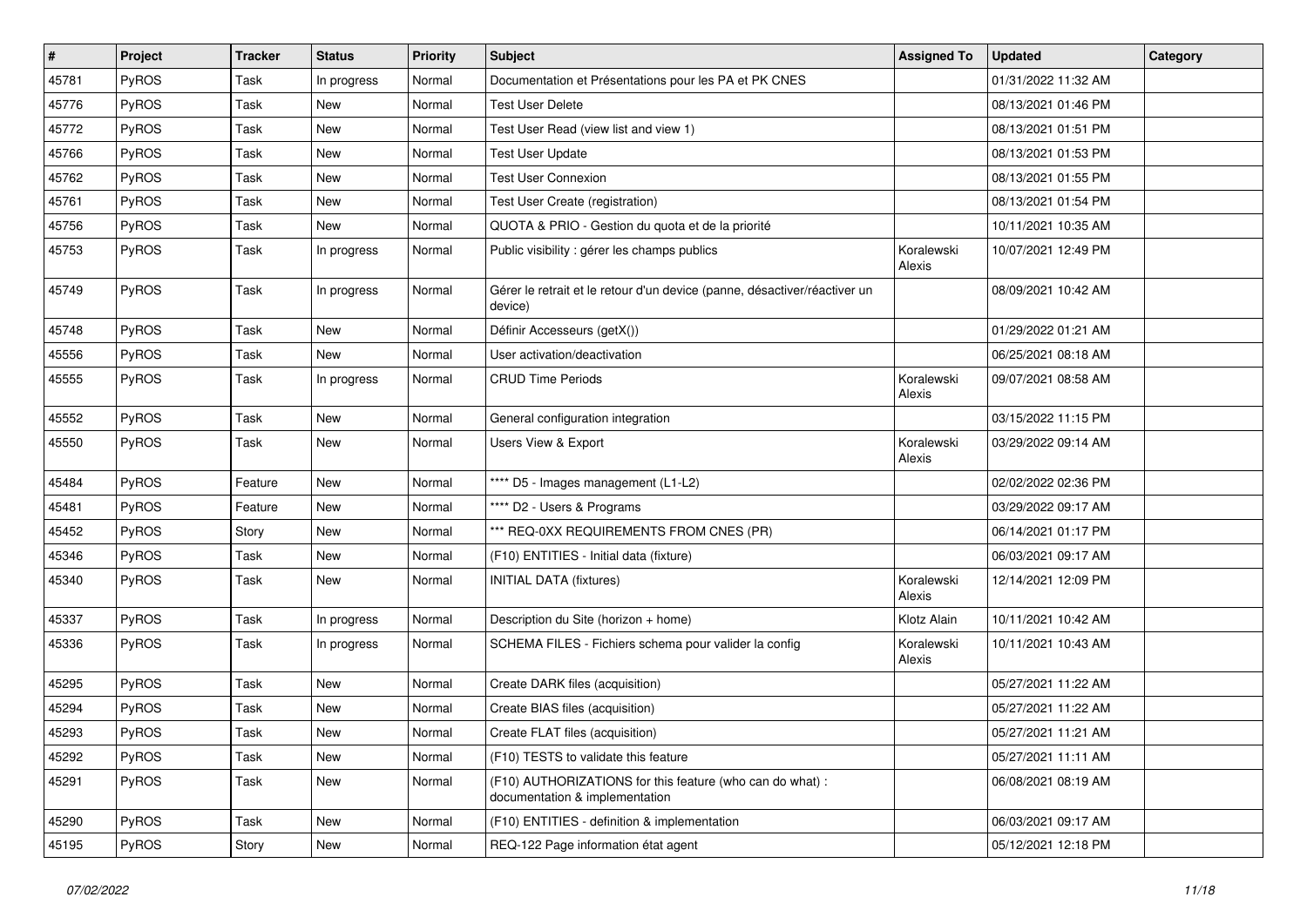| #     | Project      | <b>Tracker</b> | <b>Status</b> | <b>Priority</b> | <b>Subject</b>                                                                                                          | <b>Assigned To</b> | <b>Updated</b>      | Category |
|-------|--------------|----------------|---------------|-----------------|-------------------------------------------------------------------------------------------------------------------------|--------------------|---------------------|----------|
| 45194 | PyROS        | Story          | New           | Normal          | REQ-121 Limiter le nombre d'essais de connexion d'un utilisateur                                                        |                    | 05/12/2021 12:17 PM |          |
| 45193 | PyROS        | Story          | New           | Normal          | REQ-120 Pages web dédiées pour gérer différents besoins                                                                 |                    | 05/12/2021 12:17 PM |          |
| 45192 | PyROS        | Story          | New           | Normal          | REQ-119 Analyse images : le service de traitement d'images doit être<br>interopérable (à distance, par service externe) |                    | 05/12/2021 12:17 PM |          |
| 45191 | PyROS        | Story          | <b>New</b>    | Normal          | REQ-118 Avoir un obturateur sur les caméras (Utile pour faire les Dark)                                                 |                    | 05/12/2021 12:16 PM |          |
| 45190 | PyROS        | Story          | New           | Normal          | REQ-117 Calibration : génération des images de calibration en fonction<br>du temps (DBF) (Dark dépend du temps pose)    |                    | 05/12/2021 12:16 PM |          |
| 45189 | PyROS        | Story          | New           | Normal          | REQ-116 Calibration astro: trouver une solution quand l'image est<br>distendue (distortion)                             |                    | 05/12/2021 12:16 PM |          |
| 45188 | PyROS        | Story          | New           | Normal          | REQ-115 Calibration : traiter efficacement les fichiers de calibration DBF<br>(dark, bias, flat)                        |                    | 05/12/2021 12:15 PM |          |
| 45187 | PyROS        | Story          | <b>New</b>    | Normal          | REQ-114 Planification des séquences : Equité                                                                            |                    | 05/12/2021 12:15 PM |          |
| 45186 | PyROS        | Story          | <b>New</b>    | Normal          | REQ-113 Planification des séquences : Efficacité, efficience                                                            |                    | 05/12/2021 12:15 PM |          |
| 45185 | PyROS        | Story          | New           | Normal          | REQ-112 Planification des séquences : Flexibilité                                                                       |                    | 05/12/2021 12:14 PM |          |
| 45184 | PyROS        | Story          | <b>New</b>    | Normal          | REQ-111 Mise en sécurité automatique en cas de cyclone                                                                  |                    | 03/16/2022 04:38 PM |          |
| 45183 | PyROS        | Story          | New           | Normal          | REQ-110 Arrêt et redémarrage automatique en cas de coupure<br>électrique                                                |                    | 03/16/2022 04:38 PM |          |
| 45182 | PyROS        | Story          | <b>New</b>    | Normal          | REQ-109 Afficher infos utiles sur les requetes/séquences                                                                |                    | 05/12/2021 12:13 PM |          |
| 45181 | PyROS        | Story          | <b>New</b>    | Normal          | REQ-108 Pouvoir déposer dans différents systèmes de coordonnées                                                         |                    | 02/22/2022 04:38 PM |          |
| 45180 | <b>PyROS</b> | Story          | New           | Normal          | REQ-107 Suivi complet d'une requête, depuis son dépot, jusqu'à son<br>exécution, en passant par sa planification        |                    | 05/12/2021 12:12 PM |          |
| 45179 | PyROS        | Story          | <b>New</b>    | Normal          | REQ-106 Requete appartient à un SP (lié à un PI qui est lié à des users)                                                |                    | 05/12/2021 12:12 PM |          |
| 45178 | PyROS        | Story          | New           | Normal          | REQ-105 Pouvoir enlever une séquence (scène) déposée pour en<br>déposer une autre                                       |                    | 05/12/2021 12:11 PM |          |
| 45177 | PyROS        | Story          | <b>New</b>    | Normal          | REQ-104 Rôles utilisateurs (profils)                                                                                    |                    | 05/12/2021 12:11 PM |          |
| 45176 | PyROS        | Story          | <b>New</b>    | Normal          | REQ-103 Connexion unique pour accéder à tous les services, si<br>possible via annuaire LDAP                             |                    | 05/12/2021 12:10 PM |          |
| 45175 | PyROS        | Story          | <b>New</b>    | Normal          | REQ-102 Surveillance et sécurisation de la BD                                                                           |                    | 03/16/2022 04:38 PM |          |
| 45174 | PyROS        | Story          | New           | Normal          | REQ-213 Sauvegarde temporaire des images brutes pour opérations de<br>maintenance                                       |                    | 05/12/2021 12:01 PM |          |
| 45173 | PyROS        | Story          | New           | Normal          | REQ-212 Espace privé pour extensions et déploiement sans git                                                            |                    | 05/12/2021 12:00 PM |          |
| 45172 | PyROS        | Story          | New           | Normal          | REQ-211 Allsky scan                                                                                                     |                    | 05/12/2021 11:58 AM |          |
| 45171 | PyROS        | Story          | New           | Normal          | REQ-210 Affichage contenu BD                                                                                            |                    | 05/12/2021 11:58 AM |          |
| 45170 | PyROS        | Story          | New           | Normal          | REQ-209 Lecture des logs                                                                                                |                    | 05/12/2021 11:58 AM |          |
| 45169 | PyROS        | Story          | New           | Normal          | REQ-208 Lecture et téléchargement des images                                                                            |                    | 05/12/2021 11:57 AM |          |
| 45168 | PyROS        | Story          | New           | Normal          | REQ-207 Rapports de synthèse, outils de monitoring                                                                      |                    | 05/12/2021 11:57 AM |          |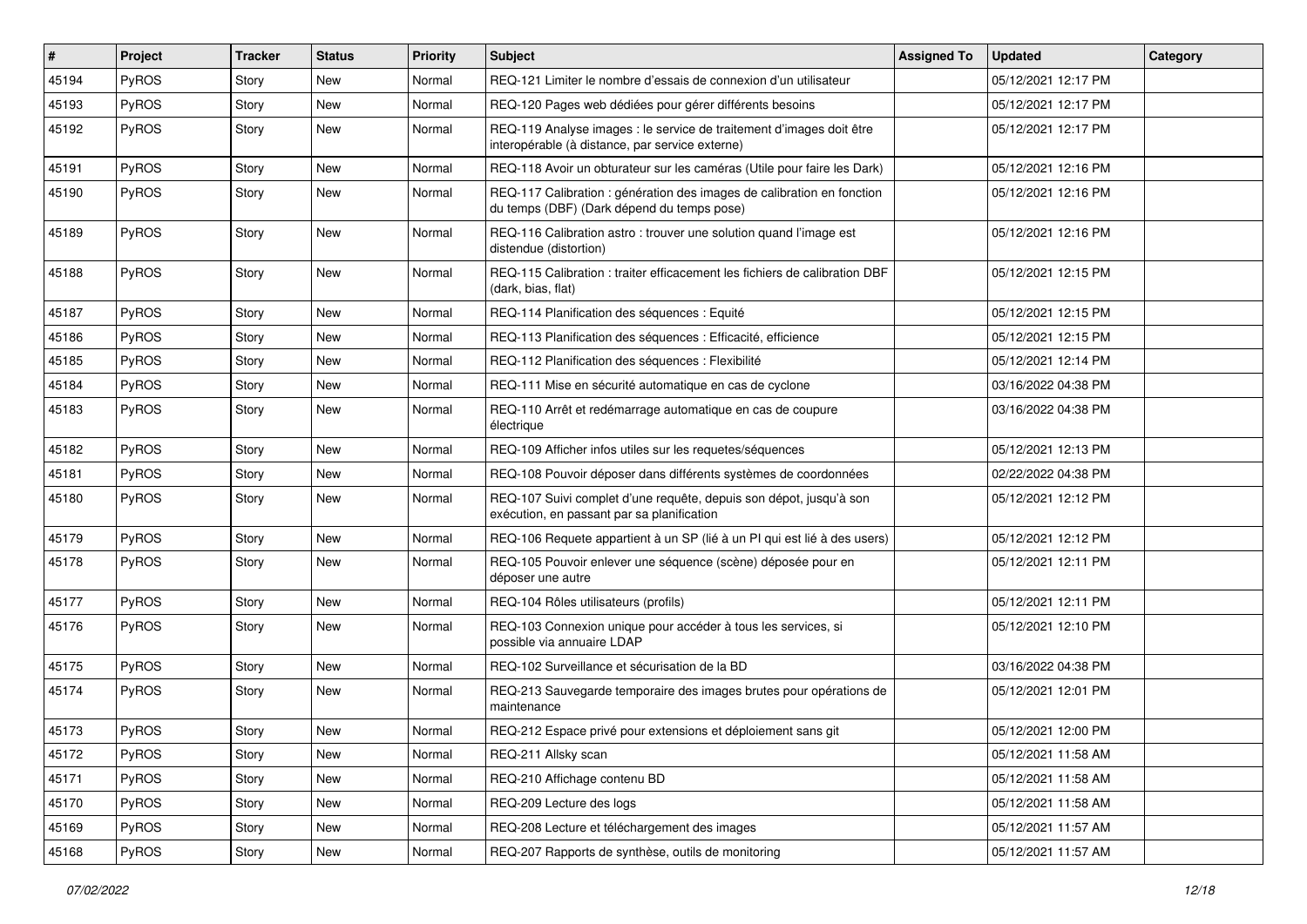| #     | Project      | <b>Tracker</b> | <b>Status</b> | <b>Priority</b> | Subject                                                                   | <b>Assigned To</b> | <b>Updated</b>      | Category |
|-------|--------------|----------------|---------------|-----------------|---------------------------------------------------------------------------|--------------------|---------------------|----------|
| 45167 | PyROS        | Story          | <b>New</b>    | Normal          | REQ-206 Espace mutualisé (comme CADOR)                                    |                    | 05/12/2021 11:57 AM |          |
| 45166 | PyROS        | Story          | <b>New</b>    | Normal          | REQ-205 Bandeau en haut de pages pour messages d'info ou<br>avertissement |                    | 05/12/2021 11:56 AM |          |
| 45165 | PyROS        | Story          | <b>New</b>    | Normal          | REQ-204 Architecture site, différents espaces selon les roles             |                    | 05/12/2021 11:56 AM |          |
| 45164 | PyROS        | Story          | <b>New</b>    | Normal          | REQ-203 GUI multilingue (choix de la langue)                              |                    | 05/12/2021 11:55 AM |          |
| 45163 | PyROS        | Story          | New           | Normal          | REQ-013 PYROS-10 ordonnancement temps réel                                |                    | 07/01/2021 08:30 AM |          |
| 45162 | PyROS        | Story          | <b>New</b>    | Normal          | REQ-014 PYROS-10 priorité et quotas utilisateurs                          |                    | 07/01/2021 08:29 AM |          |
| 45161 | PyROS        | Story          | New           | Normal          | REQ-011 PYROS-10 ordonnanceur sur chaque télescope                        |                    | 07/01/2021 08:29 AM |          |
| 45160 | PyROS        | Story          | <b>New</b>    | Normal          | REQ-012 PYROS-10 limiter les temps morts entre requêtes                   |                    | 05/12/2021 10:47 AM |          |
| 45159 | PyROS        | Story          | <b>New</b>    | Normal          | REQ-003 Interface avec les données CNRS de manière authentifiée           |                    | 05/12/2021 10:46 AM |          |
| 45158 | <b>PyROS</b> | Story          | New           | Normal          | REQ-006 Notification de changement d'état d'une requête                   |                    | 05/12/2021 10:45 AM |          |
| 45157 | PyROS        | Story          | New           | Normal          | REQ-002 Déclenchement des jobs sur déclenchement au lieu de<br>scrutation |                    | 05/12/2021 11:46 AM |          |
| 45156 | PyROS        | Story          | New           | Normal          | REQ-004 POC GTRS et websocket                                             |                    | 05/12/2021 11:45 AM |          |
| 45155 | PyROS        | Story          | <b>New</b>    | Normal          | REQ-001 planification de tâches récurrentes                               |                    | 05/12/2021 10:44 AM |          |
| 45154 | PyROS        | Story          | New           | Normal          | REQ-070 SSI 010 Spécifications techniques SSI                             |                    | 03/16/2022 04:42 PM |          |
| 45153 | PyROS        | Story          | <b>New</b>    | Normal          | REQ-051 Sécurité des systèmes informatique (SSI)                          |                    | 03/16/2022 04:44 PM |          |
| 45152 | PyROS        | Story          | <b>New</b>    | Normal          | REQ-068 ACCEPT_010 Plan de validation et d'essai                          |                    | 05/12/2021 10:42 AM |          |
| 45151 | PyROS        | Story          | New           | Normal          | REQ-069 Plan de validation et d'essai                                     |                    | 05/12/2021 10:42 AM |          |
| 45150 | PyROS        | Story          | <b>New</b>    | Normal          | REQ-066 QUALIF_030 Exigence                                               |                    | 05/12/2021 10:41 AM |          |
| 45149 | PyROS        | Story          | New           | Normal          | REQ-067 Qualification des exigences                                       |                    | 05/12/2021 10:41 AM |          |
| 45148 | PyROS        | Story          | New           | Normal          | REQ-063 Qualification opérationnelle                                      |                    | 05/12/2021 10:40 AM |          |
| 45147 | PyROS        | Story          | <b>New</b>    | Normal          | REQ-059 Qualification technique                                           |                    | 05/12/2021 10:40 AM |          |
| 45146 | PyROS        | Story          | New           | Normal          | REQ-064 Déploiement                                                       |                    | 05/12/2021 10:39 AM |          |
| 45145 | PyROS        | Story          | <b>New</b>    | Normal          | REQ-062 QUALIF_020 Qualification opérationnelle                           |                    | 05/12/2021 10:39 AM |          |
| 45144 | PyROS        | Story          | <b>New</b>    | Normal          | REQ-060 JUSTIF_010 Justification de la définition                         |                    | 05/12/2021 10:38 AM |          |
| 45143 | PyROS        | Story          | <b>New</b>    | Normal          | REQ-061 Justification de la définition                                    |                    | 05/12/2021 10:37 AM |          |
| 45142 | PyROS        | Story          | <b>New</b>    | Normal          | REQ-058 QUALIF_010 Qualification technique                                |                    | 05/12/2021 10:37 AM |          |
| 45141 | PyROS        | Story          | New           | Normal          | REQ-056 INTERFACE_010 Interfaçage avec PyROS                              |                    | 05/12/2021 10:36 AM |          |
| 45140 | PyROS        | Story          | New           | Normal          | REQ-057 Interfaçage avec TAROT NC                                         |                    | 05/12/2021 10:36 AM |          |
| 45139 | PyROS        | Story          | New           | Normal          | REQ-054 Documentation et Formation                                        |                    | 05/12/2021 10:35 AM |          |
| 45138 | PyROS        | Story          | New           | Normal          | REQ-055 ERGO_040 Documentation                                            |                    | 05/12/2021 10:35 AM |          |
| 45137 | PyROS        | Story          | New           | Normal          | REQ-053 ERGO_030 Formation                                                |                    | 05/12/2021 10:35 AM |          |
| 45136 | PyROS        | Story          | New           | Normal          | REQ-052 ERGO 020 Operabilité                                              |                    | 05/12/2021 10:34 AM |          |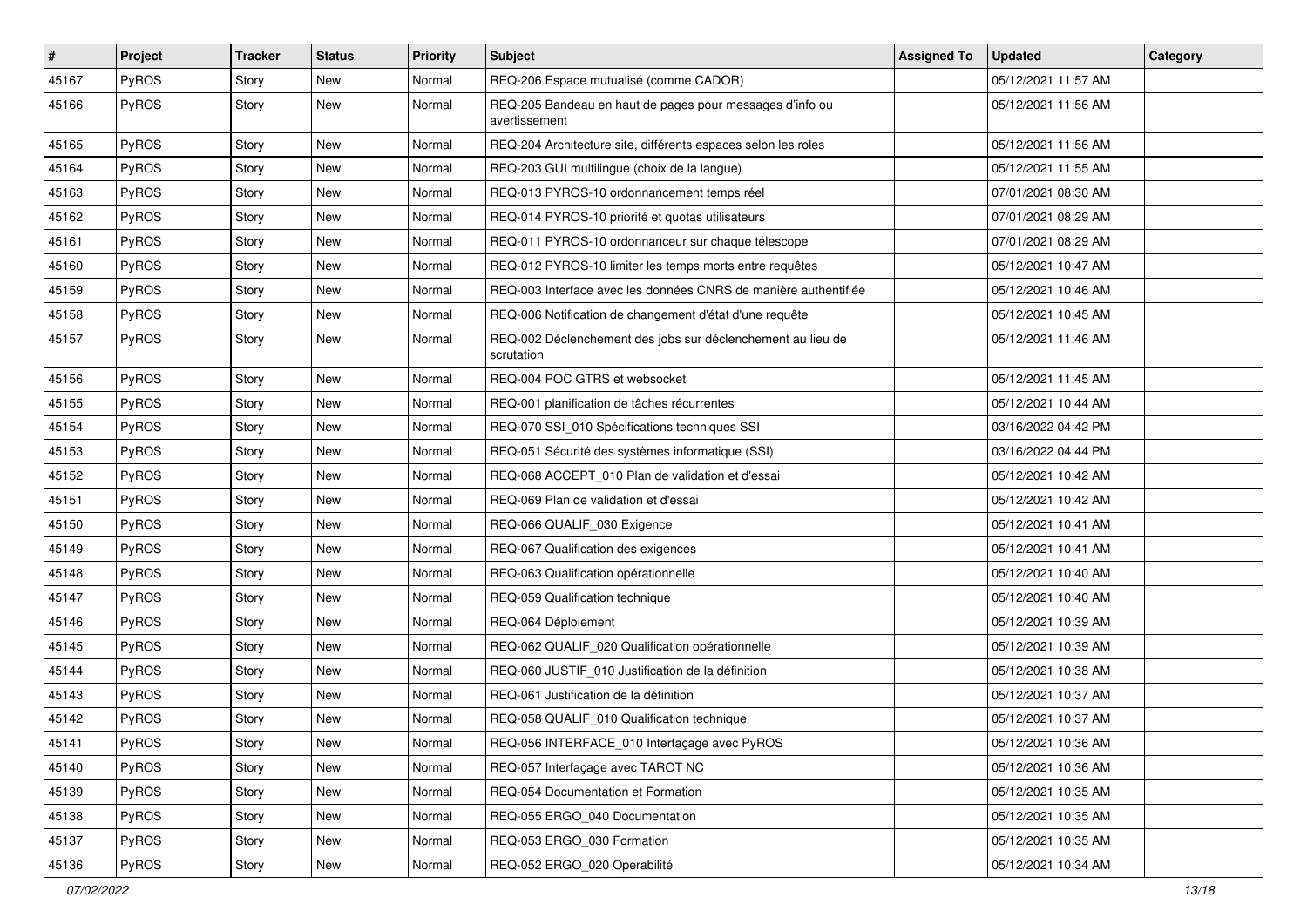| $\vert$ # | Project      | <b>Tracker</b> | <b>Status</b> | <b>Priority</b> | Subject                                                                                 | <b>Assigned To</b> | <b>Updated</b>      | Category |
|-----------|--------------|----------------|---------------|-----------------|-----------------------------------------------------------------------------------------|--------------------|---------------------|----------|
| 45135     | PyROS        | Story          | <b>New</b>    | Normal          | REQ-050 SURETE_260 Système informatique (SSI)                                           |                    | 03/16/2022 04:42 PM |          |
| 45134     | PyROS        | Story          | <b>New</b>    | Normal          | REQ-043 SURETE_180 Sécurité des personnes : lumière                                     |                    | 05/12/2021 10:33 AM |          |
| 45133     | PyROS        | Story          | New           | Normal          | REQ-042 SURETE_170 Sécurité des personnes : système d'arrêt<br>automatique              |                    | 05/12/2021 10:33 AM |          |
| 45132     | PyROS        | Story          | <b>New</b>    | Normal          | REQ-031 SURETE_040 Automatisation du bâtiment                                           |                    | 05/12/2021 10:32 AM |          |
| 45131     | PyROS        | Story          | <b>New</b>    | Normal          | REQ-049 SURETE 250 Transfert des données                                                |                    | 03/16/2022 04:16 PM |          |
| 45130     | PyROS        | Story          | <b>New</b>    | Normal          | REQ-047 SURETE_240 Sauvegarde des données brutes                                        |                    | 03/16/2022 04:42 PM |          |
| 45129     | PyROS        | Story          | New           | Normal          | REQ-046 SURETE_210 Arrêt du système en cas de condition<br>météorologiques défavorables |                    | 03/16/2022 04:42 PM |          |
| 45128     | PyROS        | Story          | <b>New</b>    | Normal          | REQ-045 SECURITE_200 Système d'alerte                                                   |                    | 03/16/2022 04:42 PM |          |
| 45127     | <b>PyROS</b> | Story          | New           | Normal          | REQ-044 SURETE_190 Sécurité des personnes : système d'arrêt<br>d'urgence                |                    | 05/12/2021 10:30 AM |          |
| 45126     | PyROS        | Story          | <b>New</b>    | Normal          | REQ-048 sauvegarde des données brutes                                                   |                    | 03/16/2022 04:43 PM |          |
| 45125     | PyROS        | Story          | New           | Normal          | REQ-041 information sur les composants (ajout)                                          |                    | 05/12/2021 10:29 AM |          |
| 45124     | PyROS        | Story          | <b>New</b>    | Normal          | REQ-038 focalisation, alignement,                                                       |                    | 05/12/2021 10:29 AM |          |
| 45123     | PyROS        | Story          | New           | Normal          | REQ-036 logiciel pour la maintenance à distance                                         |                    | 05/12/2021 10:28 AM |          |
| 45122     | PyROS        | Story          | New           | Normal          | REQ-032 automatisation du bâtiment et du télescope                                      |                    | 05/12/2021 10:27 AM |          |
| 45121     | PyROS        | Story          | <b>New</b>    | Normal          | REQ-009 requêtes de calibration                                                         |                    | 05/12/2021 10:54 AM |          |
| 45120     | PyROS        | Story          | New           | Normal          | REQ-017 Information sur les requêtes soumises par l'utilisateur                         |                    | 05/12/2021 10:55 AM |          |
| 45119     | PyROS        | Story          | New           | Normal          | REQ-008 requêtes SST flexibles                                                          |                    | 05/12/2021 10:54 AM |          |
| 45118     | PyROS        | Story          | New           | Normal          | REQ-016 informations sur les composants de l'observatoire                               |                    | 05/12/2021 10:55 AM |          |
| 45117     | PyROS        | Story          | <b>New</b>    | Normal          | REQ-019 Mise à disposition des images et mesures                                        |                    | 05/12/2021 10:55 AM |          |
| 45116     | PyROS        | Story          | New           | Normal          | REQ-039 SURETE_160 Sauvegarde des pannes                                                |                    | 05/12/2021 10:56 AM |          |
| 45115     | <b>PyROS</b> | Story          | New           | Normal          | REQ-035 SURETE_130 Maintenance à distance                                               |                    | 05/12/2021 10:56 AM |          |
| 45114     | PyROS        | Story          | New           | Normal          | REQ-021 FONC_020 Saut en déclinaison entre chaque image                                 |                    | 05/12/2021 10:15 AM |          |
| 45113     | PyROS        | Story          | <b>New</b>    | Normal          | REQ-024 FONC_080 Directions et trajectoires accessibles                                 |                    | 05/12/2021 10:11 AM |          |
| 45112     | PyROS        | Story          | New           | Normal          | REQ-023 FONC_030 Délai de reprogrammation                                               |                    | 05/12/2021 10:00 AM |          |
| 45103     | PyROS        | Story          | <b>New</b>    | Normal          | REQ-033 SURETE_050 Prise en compte de la météo                                          |                    | 03/16/2022 04:42 PM |          |
| 45102     | PyROS        | Story          | New           | Normal          | REQ-029 Métadonnées des images                                                          |                    | 05/11/2021 04:44 PM |          |
| 45101     | PyROS        | Story          | New           | Normal          | REQ-034 SURETE_080 Coupure électrique                                                   |                    | 03/16/2022 04:42 PM |          |
| 45100     | PyROS        | Story          | New           | Normal          | REQ-026 Plage d'angles horaires et ligne d'horizon                                      |                    | 05/11/2021 04:38 PM |          |
| 45099     | PyROS        | Story          | New           | Normal          | REQ-037 SURETE_140 Vérification du fonctionnement du télescope :<br>calibration         |                    | 05/11/2021 04:35 PM |          |
| 45098     | PyROS        | Story          | New           | Normal          | REQ-030 SURETE_30 Répartition des nuits                                                 |                    | 05/11/2021 04:27 PM |          |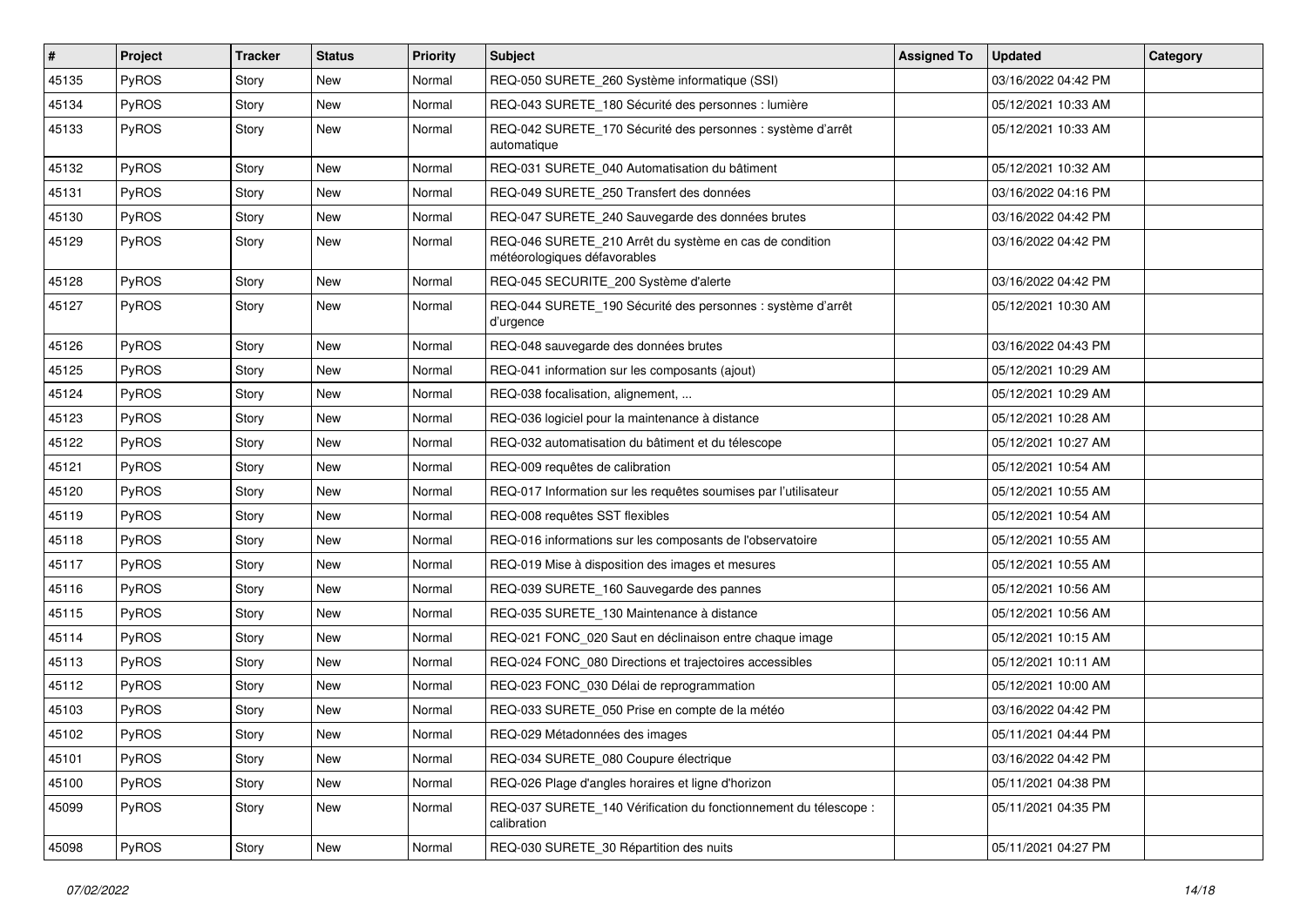| #     | Project | <b>Tracker</b> | <b>Status</b> | <b>Priority</b> | Subject                                                                                                           | <b>Assigned To</b>     | <b>Updated</b>      | Category |
|-------|---------|----------------|---------------|-----------------|-------------------------------------------------------------------------------------------------------------------|------------------------|---------------------|----------|
| 45097 | PyROS   | Story          | New           | Normal          | REQ-028 FONC_180 Métadonnées pour les poursuites LEO<br>(optionnelle)                                             |                        | 05/11/2021 04:45 PM |          |
| 45096 | PyROS   | Story          | New           | Normal          | REQ-027 FONC_170 Métadonnées                                                                                      |                        | 05/11/2021 04:44 PM |          |
| 45095 | PyROS   | Story          | New           | Normal          | REQ-018 Cloisonnement des données                                                                                 |                        | 05/11/2021 04:17 PM |          |
| 45051 | PyROS   | Task           | <b>New</b>    | Normal          | Implémenter le protocole Indi avec une classe DeviceControllerIndi                                                |                        | 05/06/2021 05:05 PM |          |
| 45050 | PyROS   | Task           | In progress   | Normal          | Test caméra du TNC (FLI)                                                                                          | Klotz Alain            | 07/16/2021 09:34 AM |          |
| 45049 | PyROS   | Task           | New           | Normal          | <b>CAMERA FLI</b>                                                                                                 |                        | 07/16/2021 09:34 AM |          |
| 45048 | PyROS   | Task           | New           | Normal          | HARDWARE DEVICES definition, test, config, management                                                             |                        | 10/08/2021 05:51 PM |          |
| 45047 | PyROS   | Task           | New           | Normal          | Piloter le telescope en mode manuel depuis le Dashboard                                                           | <b>Pallier Etienne</b> | 12/14/2021 12:34 PM |          |
| 45046 | PyROS   | Task           | <b>New</b>    | Normal          | Manual mode                                                                                                       |                        | 12/14/2021 12:34 PM |          |
| 45044 | PyROS   | Task           | In progress   | Normal          | CRUD des autres entités (Institutes, Time Periods, Scientific Theme)                                              | Koralewski<br>Alexis   | 10/11/2021 10:01 AM |          |
| 45041 | PyROS   | Task           | New           | Normal          | Pouvoir télécharger zip ou faire clone depuis gitlab sans se connecter                                            | Pallier Etienne        | 05/06/2021 04:05 PM |          |
| 45037 | PyROS   | Task           | In progress   | Normal          | Algo description                                                                                                  | Klotz Alain            | 05/06/2021 02:59 PM |          |
| 45035 | PyROS   | Task           | New           | Normal          | Resilience (failure tolerance)                                                                                    |                        | 05/06/2021 12:58 PM |          |
| 45034 | PyROS   | Task           | New           | Normal          | Resilience (failure tolerance)                                                                                    |                        | 05/06/2021 12:58 PM |          |
| 45007 | PyROS   | Task           | In progress   | Normal          | Le système doit pouvoir démarrer et s'organiser automatiquement à<br>partir de la configuration de l'observatoire | Koralewski<br>Alexis   | 06/28/2022 10:06 PM |          |
| 45005 | PyROS   | Task           | In progress   | Normal          | CRUD - (R)EAD config                                                                                              | Koralewski<br>Alexis   | 01/29/2022 01:24 AM |          |
| 45003 | PyROS   | Task           | <b>New</b>    | Normal          | Config Read & View                                                                                                | Koralewski<br>Alexis   | 08/09/2021 10:43 AM |          |
| 44999 | PyROS   | Task           | New           | Normal          | Execution                                                                                                         |                        | 12/14/2021 12:35 PM |          |
| 44998 | PyROS   | Task           | New           | Normal          | Monitoring: Check & log continuously instrument (or telescope) status                                             |                        | 12/14/2021 12:33 PM |          |
| 44997 | PyROS   | Task           | New           | Normal          | Start & Stop                                                                                                      |                        | 12/14/2021 12:33 PM |          |
| 44995 | PyROS   | Task           | New           | Normal          | (F09) TESTS to validate this feature                                                                              |                        | 10/08/2021 05:45 PM |          |
| 44994 | PyROS   | Task           | New           | Normal          | (F09) AUTHORIZATIONS for this feature (who can do what) : doc &<br>implem.                                        |                        | 12/14/2021 12:15 PM |          |
| 44993 | PyROS   | Task           | New           | Normal          | (F09) ENTITIES definition & implementation                                                                        |                        | 12/14/2021 12:33 PM |          |
| 44992 | PyROS   | Task           | <b>New</b>    | Normal          | Switch modes between Automatic and Manual mode                                                                    |                        | 05/04/2021 12:31 PM |          |
| 44991 | PyROS   | Task           | New           | Normal          | Execution                                                                                                         |                        | 05/04/2021 12:30 PM |          |
| 44990 | PyROS   | Task           | New           | Normal          | Monitoring: Check & log continuously Telescope and instruments<br>status, and make a general synthesis            |                        | 05/04/2021 12:30 PM |          |
| 44989 | PyROS   | Task           | New           | Normal          | Start & Stop                                                                                                      |                        | 05/04/2021 12:29 PM |          |
| 44988 | PyROS   | Task           | New           | Normal          | TESTS to validate this feature                                                                                    |                        | 05/04/2021 12:26 PM |          |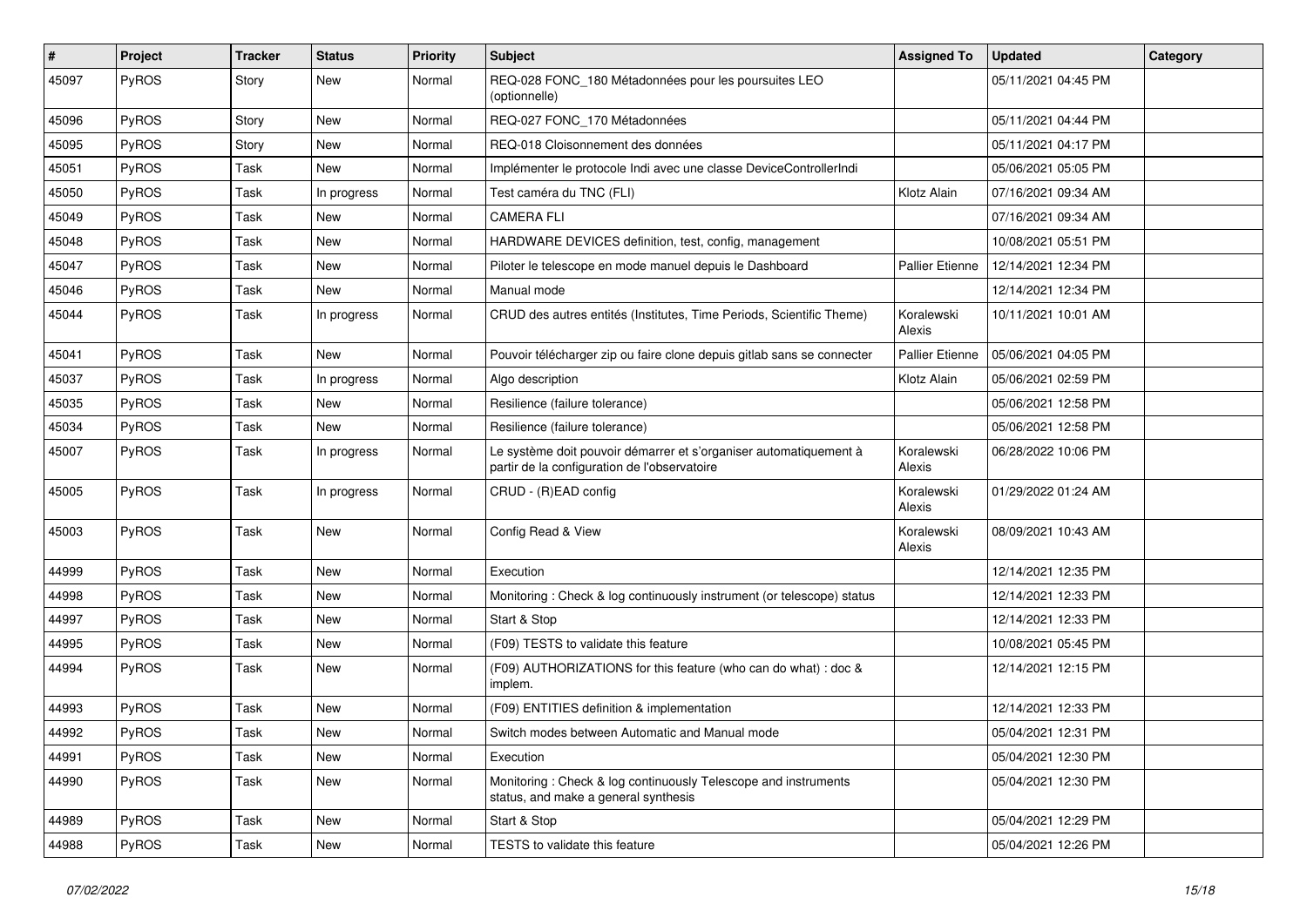| #     | Project | <b>Tracker</b> | <b>Status</b> | <b>Priority</b> | Subject                                                                                                                                 | <b>Assigned To</b>   | <b>Updated</b>      | Category |
|-------|---------|----------------|---------------|-----------------|-----------------------------------------------------------------------------------------------------------------------------------------|----------------------|---------------------|----------|
| 44987 | PyROS   | Task           | <b>New</b>    | Normal          | (F08) AUTHORIZATIONS for this feature (who can do what) :<br>documentation & implementation                                             |                      | 06/08/2021 08:20 AM |          |
| 44986 | PyROS   | Task           | New           | Normal          | ENTITIES (& properties) to be defined                                                                                                   |                      | 05/04/2021 12:25 PM |          |
| 44973 | PyROS   | Task           | New           | Normal          | (F07) Scheduling Sequences according to priorities, quotas, observing<br>conditions, Seq parameters, Seq constraints                    |                      | 05/06/2021 02:59 PM |          |
| 44972 | PyROS   | Task           | <b>New</b>    | Normal          | Planning triggers - each time the context is changed                                                                                    |                      | 05/03/2021 12:06 PM |          |
| 44971 | PyROS   | Task           | <b>New</b>    | Normal          | Get the list of sequences to be planned                                                                                                 |                      | 05/03/2021 11:43 AM |          |
| 44970 | PyROS   | Task           | New           | Normal          | TESTS to validate this feature                                                                                                          |                      | 05/03/2021 11:41 AM |          |
| 44969 | PyROS   | Task           | <b>New</b>    | Normal          | (F07) AUTHORIZATIONS for this feature (who can do what):<br>documentation & implementation                                              |                      | 06/08/2021 08:21 AM |          |
| 44968 | PyROS   | Task           | New           | Normal          | ENTITIES (& properties) to be defined                                                                                                   |                      | 05/03/2021 11:38 AM |          |
| 44947 | PyROS   | Task           | In progress   | Normal          | Sequence                                                                                                                                | Koralewski<br>Alexis | 02/03/2022 09:35 AM |          |
| 44945 | PyROS   | Task           | <b>New</b>    | Normal          | (READ 1) Sequence detailed view                                                                                                         |                      | 02/03/2022 09:45 AM |          |
| 44940 | PyROS   | Task           | In progress   | Normal          | <b>UPDATE a Sequence</b>                                                                                                                | Koralewski<br>Alexis | 02/22/2022 02:59 PM |          |
| 44939 | PyROS   | Task           | New           | Normal          | SUBMIT a Seq to planning (status => "submitted")                                                                                        | Koralewski<br>Alexis | 02/03/2022 10:23 AM |          |
| 44932 | PyROS   | Task           | <b>New</b>    | Normal          | CREATE a Sequence (must be attached to a valid SP)                                                                                      |                      | 02/23/2022 12:02 PM |          |
| 44930 | PyROS   | Task           | <b>New</b>    | Normal          | (F05) TESTS & REQUIREMENTS to validate this feature                                                                                     | Koralewski<br>Alexis | 02/22/2022 03:01 PM |          |
| 44928 | PyROS   | Task           | New           | Normal          | (F05) ENTITIES definition (doc spec) & implementation (DB)                                                                              | Koralewski<br>Alexis | 02/03/2022 10:13 AM |          |
| 44924 | PyROS   | Task           | New           | Normal          | (F04) ENTITIES - definition & implementation                                                                                            |                      | 12/15/2021 07:36 AM |          |
| 44923 | PyROS   | Task           | New           | Normal          | (F04) TESTS to validate this feature                                                                                                    |                      | 12/15/2021 07:36 AM |          |
| 44922 | PyROS   | Task           | New           | Normal          | (F04) AUTHORIZATIONS for this feature (who can do what) :<br>documentation & implementation                                             |                      | 12/15/2021 07:37 AM |          |
| 44921 | PyROS   | Task           | New           | Normal          | Démarrage de la production des fichiers de calibration (fin de nuit)                                                                    |                      | 04/30/2021 12:43 PM |          |
| 44920 | PyROS   | Task           | New           | Normal          | Démarrage ou fin des observations (début/fin de nuit)                                                                                   |                      | 06/29/2022 07:38 AM |          |
| 44919 | PyROS   | Task           | New           | Normal          | Sauvegarder (logger) les différents changements d'état                                                                                  |                      | 06/28/2022 09:58 PM |          |
| 44918 | PyROS   | Task           | New           | Normal          | Optimiser : Agir sur le système en fonction des conditions d'observation<br>pour n'observer que quand la qualité du ciel est suffisante |                      | 06/28/2022 09:58 PM |          |
| 44917 | PyROS   | Task           | New           | Normal          | Sécuriser : Agir sur le système en fonction de l'environnement<br>(externe/interne) pour la sécurité de l'Observatoire et des personnes |                      | 06/29/2022 07:39 AM |          |
| 44916 | PyROS   | Task           | New           | Normal          | Rythmer : Agir sur le système pour lui donner un rythme en fonction du<br>temps (nuit/jour)                                             |                      | 06/29/2022 07:38 AM |          |
| 44915 | PyROS   | Task           | New           | Normal          | Changer le mode du système : passer en mode manuel (maintenance)<br>ou automatique                                                      |                      | 06/28/2022 09:57 PM |          |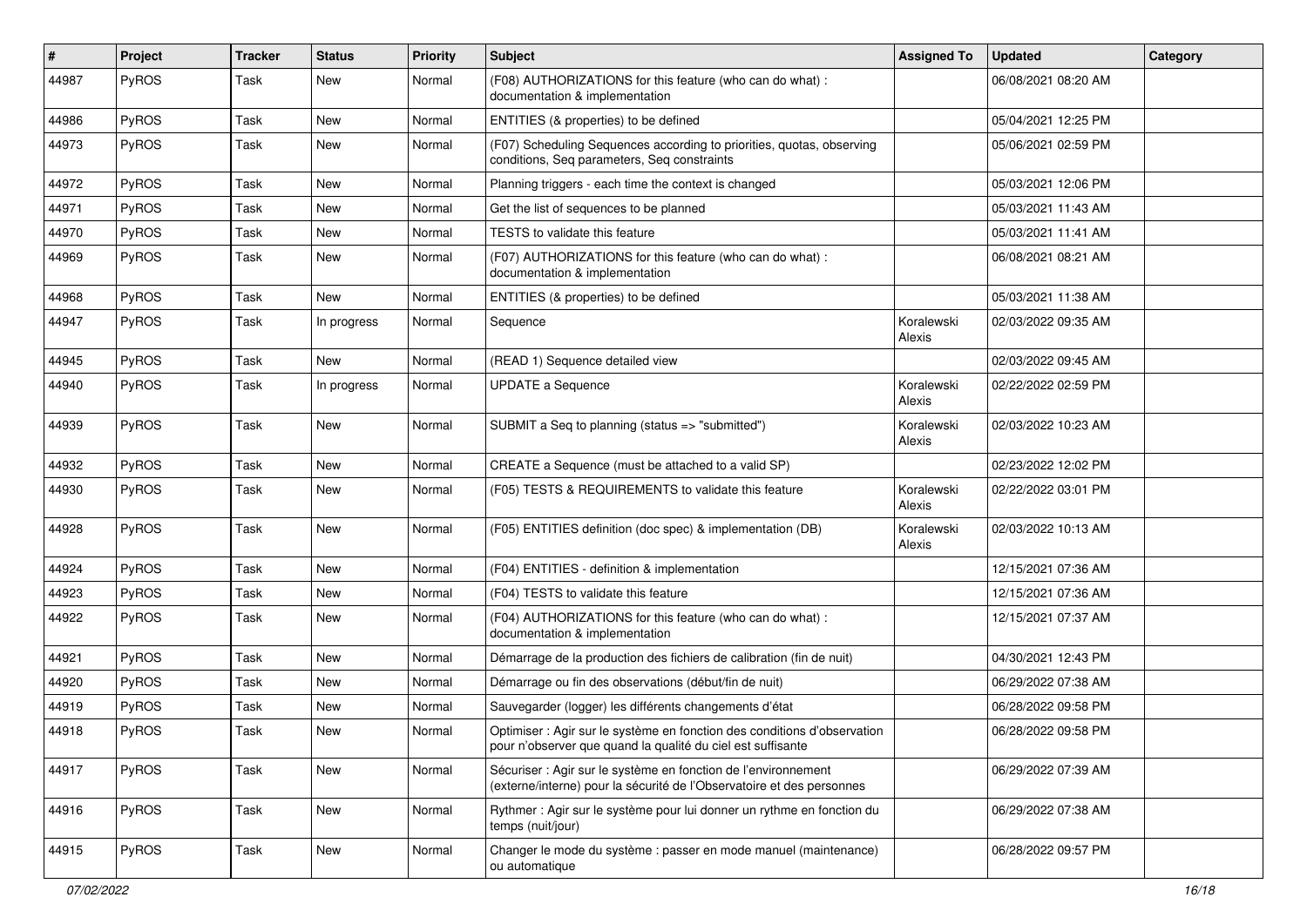| #     | <b>Project</b> | <b>Tracker</b> | <b>Status</b> | <b>Priority</b> | <b>Subject</b>                                                                                       | <b>Assigned To</b>   | <b>Updated</b>      | Category |
|-------|----------------|----------------|---------------|-----------------|------------------------------------------------------------------------------------------------------|----------------------|---------------------|----------|
| 44914 | PyROS          | Task           | New           | Normal          | (re-)Démarrer, mettre en Pause, ou Stopper tout ou partie du système                                 |                      | 06/28/2022 09:56 PM |          |
| 44907 | PyROS          | Task           | <b>New</b>    | Normal          | Show Weather & Observatory monitored data (in a convenient way)                                      |                      | 05/05/2022 09:53 AM |          |
| 44906 | <b>PyROS</b>   | Task           | New           | Normal          | Compute and save Observing conditions                                                                |                      | 12/15/2021 07:35 AM |          |
| 44904 | PyROS          | Task           | New           | Normal          | Compute, save, and provide higher level (useful) parameters and<br>synthesis from multiple detectors |                      | 12/15/2021 07:34 AM |          |
| 44903 | PyROS          | Task           | <b>New</b>    | Normal          | Save raw data                                                                                        |                      | 12/15/2021 07:34 AM |          |
| 44902 | PyROS          | Task           | New           | Normal          | Fix raw data                                                                                         |                      | 12/15/2021 07:33 AM |          |
| 44901 | PyROS          | Task           | New           | Normal          | Get PLC mode changes (off/manu/auto) and alarms (intrusion, e_stop),<br>and save them                |                      | 12/15/2021 07:33 AM |          |
| 44900 | PyROS          | Task           | New           | Normal          | Read (from PLC and sensors) INSIDE environmental data (doors,<br>lights) for human safety            |                      | 12/15/2021 07:33 AM |          |
| 44899 | PyROS          | Task           | New           | Normal          | Read (from PLC and sensors) OUTSIDE environmental data (weather)<br>for instruments security         |                      | 12/14/2021 04:54 PM |          |
| 44898 | PyROS          | Task           | <b>New</b>    | Normal          | (F03) ENTITIES (& properties) to be defined                                                          |                      | 12/15/2021 07:32 AM |          |
| 44897 | PyROS          | Task           | New           | Normal          | On peut voir la fiche détaillée d'un SP                                                              |                      | 06/16/2021 11:29 AM |          |
| 44896 | PyROS          | Task           | New           | Normal          | On peut consulter la liste des SP                                                                    |                      | 06/18/2021 03:17 PM |          |
| 44894 | PyROS          | Task           | New           | Normal          | Un Observer peut créer un nouveau Proposal (SP) pour une Période<br>spécifique future                |                      | 06/16/2021 11:28 AM |          |
| 44892 | PyROS          | Task           | <b>New</b>    | Normal          | SPs view (list & 1)                                                                                  |                      | 03/29/2022 09:17 AM |          |
| 44891 | PyROS          | Task           | New           | Normal          | Create/Update                                                                                        |                      | 09/14/2021 11:48 AM |          |
| 44890 | PyROS          | Task           | <b>New</b>    | Normal          | SP CRUD                                                                                              |                      | 03/29/2022 09:17 AM |          |
| 44889 | <b>PyROS</b>   | Task           | In progress   | Normal          | SP validation WORKFLOW (lifecycle) (F02v2)                                                           | Koralewski<br>Alexis | 11/03/2021 09:19 AM |          |
| 44886 | PyROS          | Task           | <b>New</b>    | Normal          | (F01) ENTITIES - definition & implementation                                                         |                      | 10/12/2021 07:50 AM |          |
| 44884 | PyROS          | Task           | In progress   | Normal          | Time Period (Period)                                                                                 |                      | 10/11/2021 10:36 AM |          |
| 44882 | PyROS          | Task           | In progress   | Normal          | $\ensuremath{\mathsf{SP}}$                                                                           | Koralewski<br>Alexis | 10/11/2021 10:34 AM |          |
| 44881 | PyROS          | Task           | New           | Normal          | (F02) ENTITIES - definition & implementation                                                         | Koralewski<br>Alexis | 10/11/2021 10:34 AM |          |
| 44880 | PyROS          | Task           | <b>New</b>    | Normal          | (F03) TESTS to validate this feature                                                                 |                      | 12/15/2021 07:32 AM |          |
| 44879 | PyROS          | Task           | New           | Normal          | (F03) AUTHORIZATIONS for this feature (who can do what) :<br>documentation & implementation          |                      | 12/15/2021 07:32 AM |          |
| 44878 | PyROS          | Task           | New           | Normal          | (F02) TESTS to validate this feature                                                                 |                      | 11/03/2021 09:16 AM |          |
| 44877 | PyROS          | Task           | In progress   | Normal          | (F02) AUTHORIZATIONS for this feature (who can do what) :<br>documentation & implementation          | Koralewski<br>Alexis | 10/11/2021 10:24 AM |          |
| 44876 | PyROS          | Task           | In progress   | Normal          | (F01) AUTHORIZATIONS for this feature (who can do what) :<br>documentation & implementation          | Koralewski<br>Alexis | 10/08/2021 06:03 PM |          |